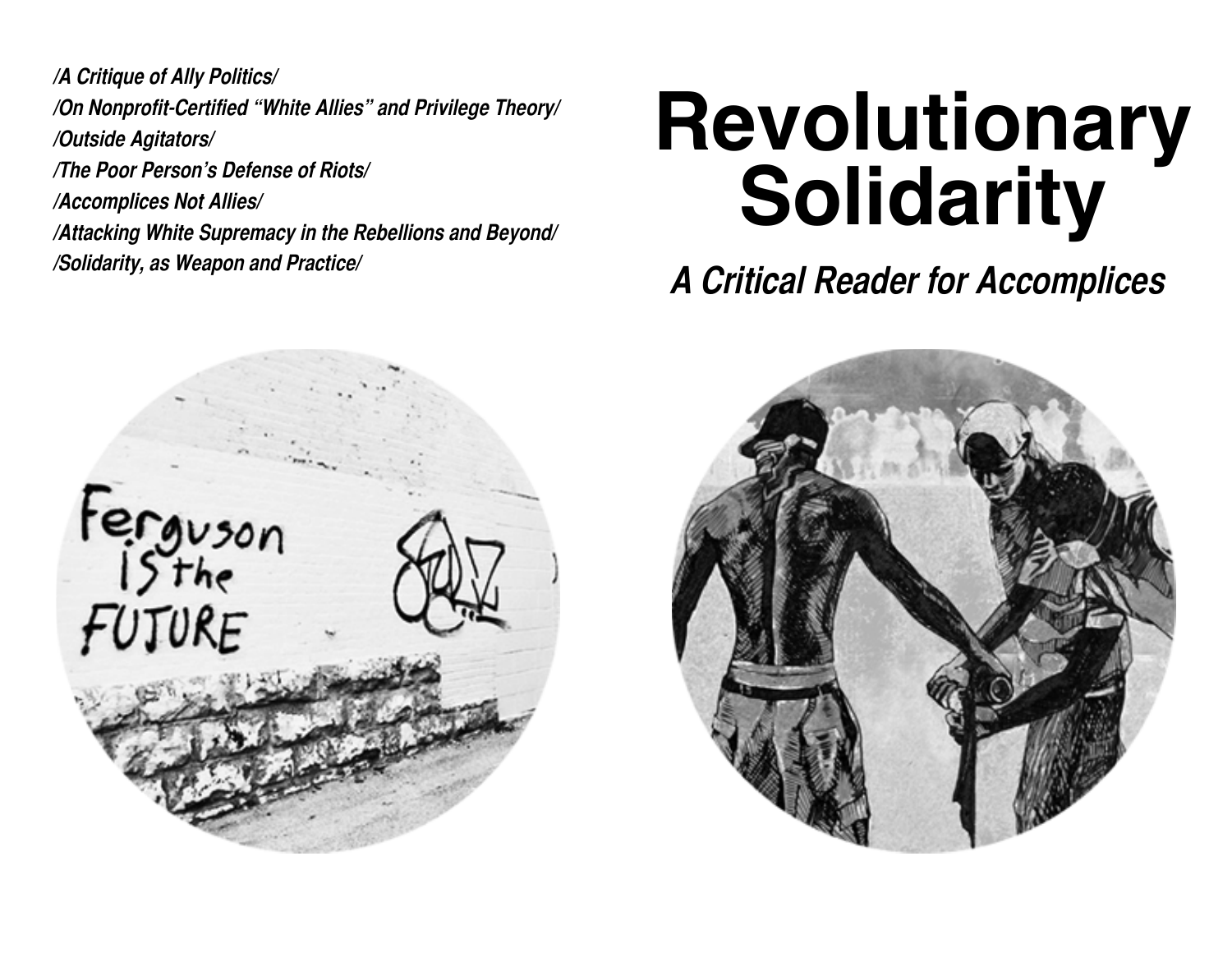*All you see are demographics All you hear is "systems" Without undressing me down to the sum of my parts you cannot achieve that checking-your-privilege erection. You defend dogma cuz it's all you've got left But Humanity won't fit into data bars or scripted syllabi And won't stick around when you can no longer see it. Undressing us all with your politics you become the most correct And also an entity you'd probably hate—could you escape for a moment. You steal our dignity and undermine our friendship When the dots connect And I see you seeing me through the activist gaze. I'm not the beating heart I feel Your eyes just reflect a female queer blob of color.* 

—Rakhee Devasthali

*Come and we'll find our way together, without leaders and hierarchical structures.*

—Zapatistas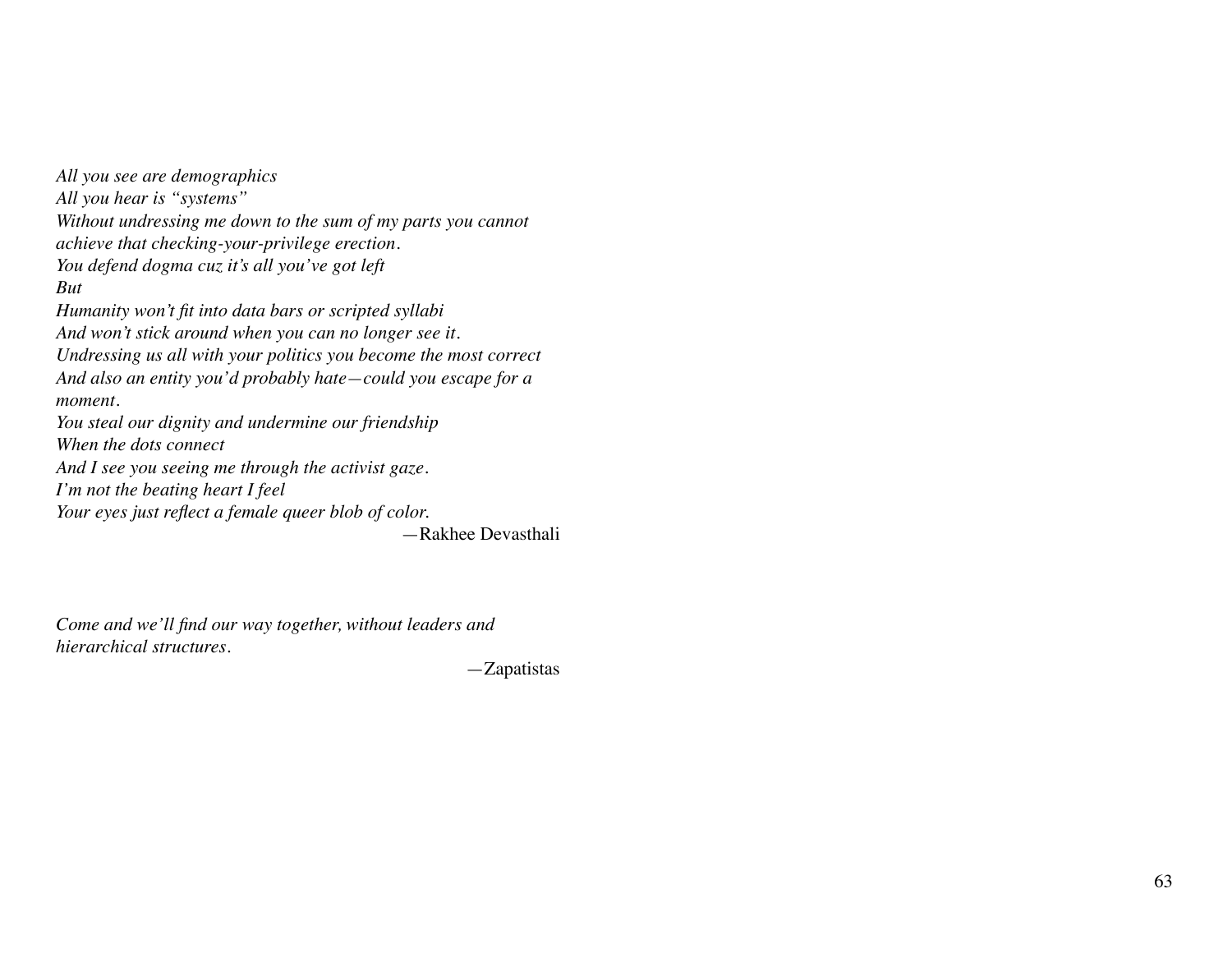Revolutionary solidarity should not look like chanting "whose streets, our streets," because the police state, colonialist and/or capitalist, has already repeatedly stolen those streets and the land below them, and owns them yet as private property, increasingly as enclaves for the super rich. Those streets are killing fields, whether for those made homeless who now have to make those streets their homes, or for those whose lives are stolen every day on the streets, like Mike Brown's.

There are so many other ways that revolutionary solidarity can tangibly be practiced—more than we can yet know under this current nonsolicitous social arrangement. So let's bring bold imagination to bear on the project of implementing solidarity among us, as our weapon par excellence, toward new worlds.

Let's get some rest during this storm that has come, but not get so comfy that we forget why we are on the streets to begin with.

I want to walk in the streets nightly, exhausted and exhilarated, forging trusting social relations, becoming new people in a new culture that we are trying to create with each mile, opening up possibility and holding strong, collectively and cooperatively, against those forces that would destroy all that is life affirming.

I want to be part of what scholar James C. Scott calls an "anarchist calisthenics" while we walk the miles, in which whether one is an anarchist or not, we practice together what it means to feel more and more comfortable in breaking the laws that aren't just, the very structural logic that's never going to be just by definition, so that we can build up rebel muscles for the harder and harder fight ahead—the fight for freedom.

I want to love and rage, mourn and fight, with millions of others, against this killing machine, until we shut it down for good—replacing it with a social goodness that we can barely yet envision, and armed with do-it-ourselves steel-hard solidarity as shield, aid, humanity, ethics.

# **Contents**

| A Critique of Ally Politics                                                                                        | 5  |
|--------------------------------------------------------------------------------------------------------------------|----|
| On Nonprofit-Certified "White Allies" and Privilege Theory                                                         | 19 |
| Outside Agitators                                                                                                  | 23 |
| The Poor Person's Defense of Riots: Practical Looting,<br>Rational Riots, and the Shortcomings of Black Liberalism | 27 |
| <b>Accomplices Not Allies:</b><br>Abolishing the Ally Industrial Complex                                           | 35 |
| We Are All Oscar Grant(?): Attacking White Supremacy<br>in the Rebellions and Beyond                               | 45 |
| Solidarity, as Weapon and Practice, versus Killer Cops<br>and White Supremacy                                      | 51 |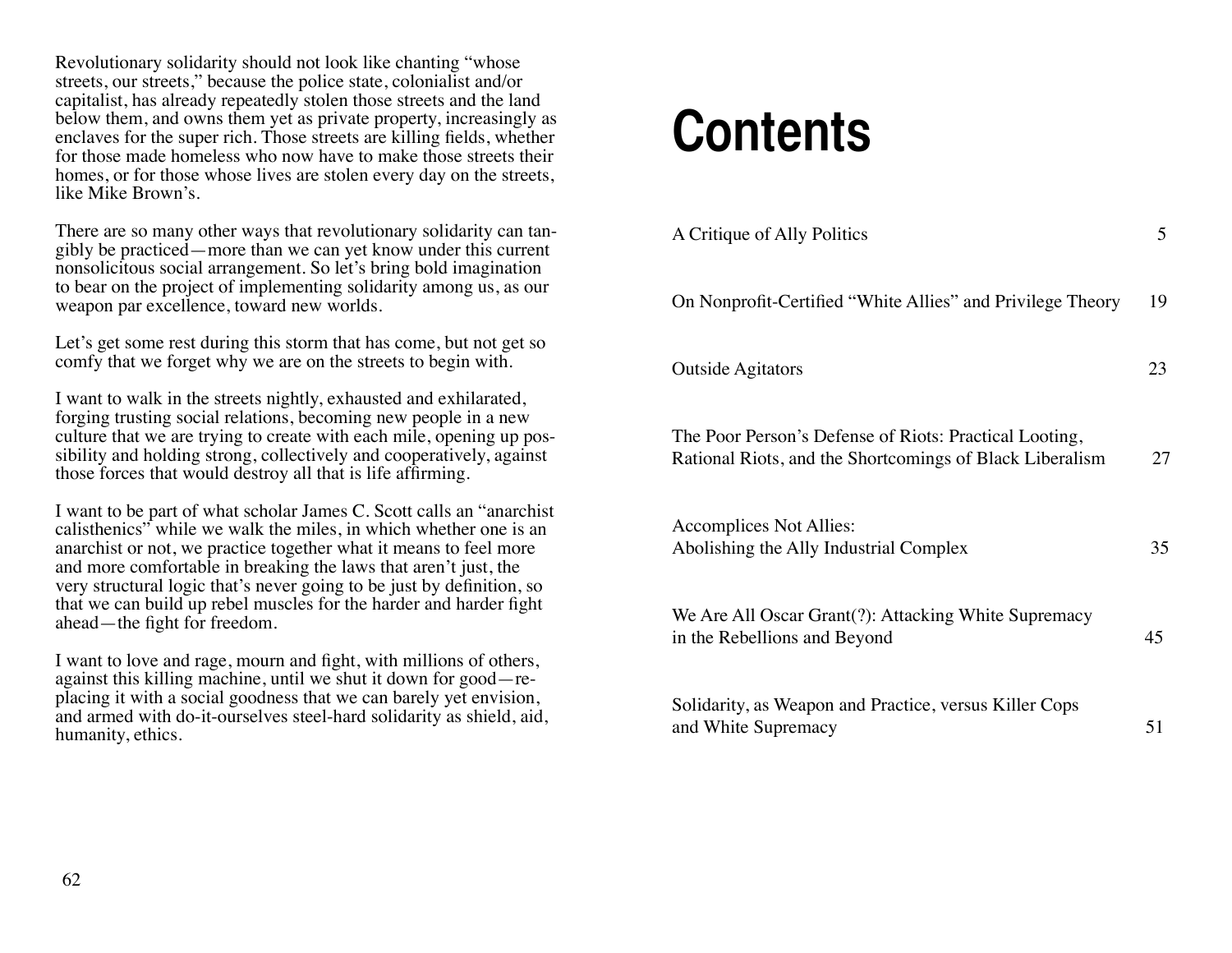

continue to provoke. Our best provocation, in return, is making police obsolete precisely by striving to constitute new social relations of revolutionary solidarity that make such institutions unnecessary.

Given this, we need to stay extra powerful in our resolve to keep up daily pressure everywhere, to craft an ever-more imaginative and inclusive diversity of tactics, to encourage varied forms of resistance in many cities at the same time, complementing and sometimes contradicting each other but in concert, and we need to conjure up ever-more savvy strategies.

We need empathy and solidarity among all of us—far less judgment and far more kindness, because it matters if black (brown, indigenous, trans, and other) lives matter.

"If you are at a protest and you choose to take pictures or record video of people doing illegal things, you may end up putting that person in jail," observes Shareef Ali of Oakland. "That is, because you disapproved of someone's behavior, because you thought it was 'violent' toward inanimate objects, or because you thought it might hurt the movement, you are choosing to assist the state in sending that living, breathing person to one of the most violent places in the world, for the \*expressed purpose\* of destroying the movement. Even if you're right about the ethics or efficacy of property destruction—and I don't think you are—that is totally, utterly unconscionable, and it is far more violent and counter to the cause of justice than smashing a window ever could be."

Or as someone succinctly offered, "Solidarity is love."

We are tired too, like those freaked-out cops, undercover and in their riot attire, but not of the streets. We are not tired of fighting for a free society of free individuals. Instead, we are weary beyond words and slogans about all the violence of state, capital, and white supremacy.

Revolutionary solidarity should look like us not chanting anymore "this is what democracy looks like," because US-style democracy is murdering people at home and elsewhere. Any sort of selfgovernance will have to look far different, engaging in practices of solidarity that are about self-determination too.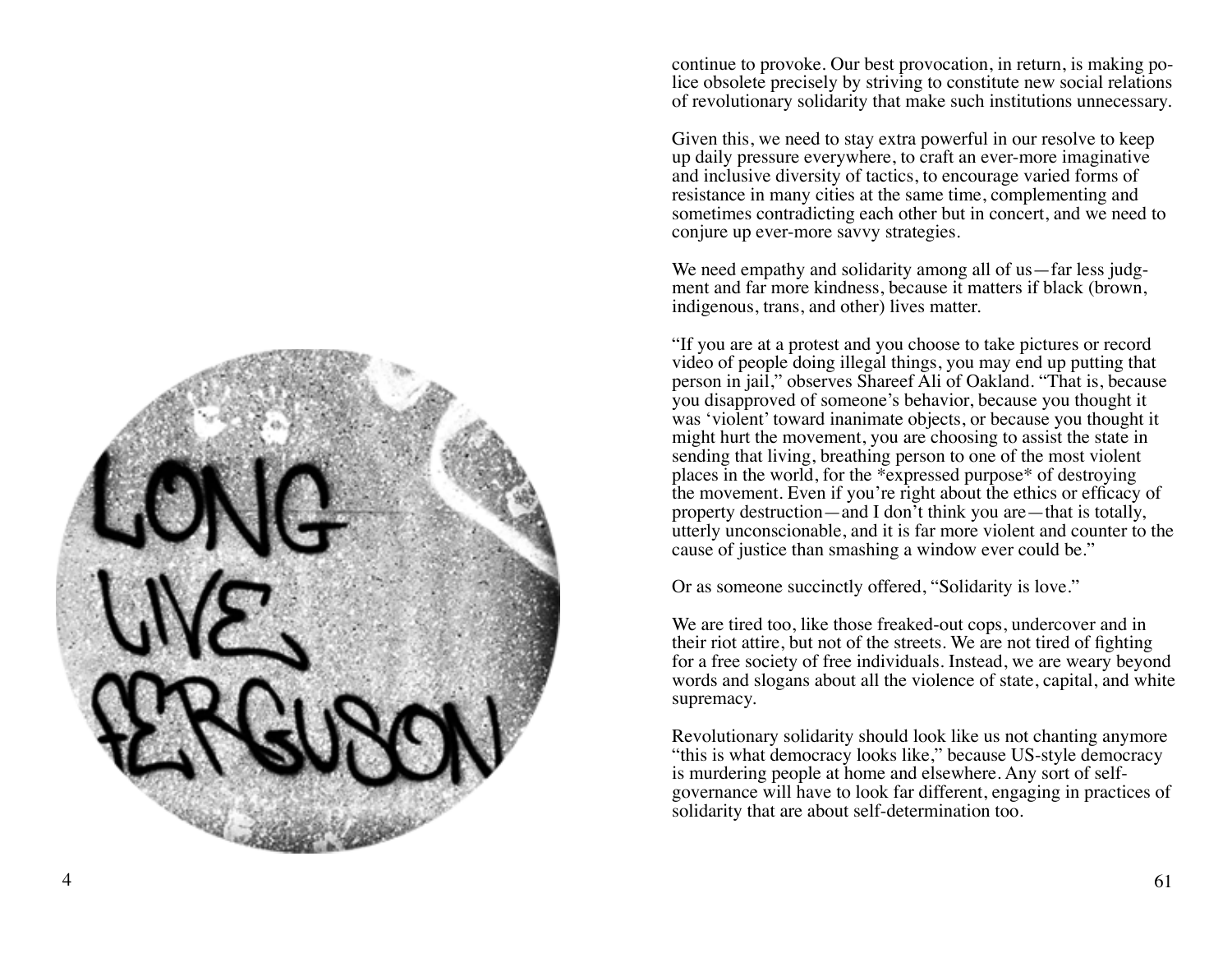Some people are moved by die-ins in malls; others by trains or bridges being blocked, or kids self-organizing in defiance of administrators; others are touched by seeing a new luxury restaurant's windows smashed, knowing that such places mean more policing, criminalization, and evictions of people of color and the poor; still others are moved by graffiti on or damage to police cars because it signals that the police aren't thoroughly in control as an invading army; yet others are drawn to reclaiming streets with sound systems and dance, by projecting films and slogans on the sides of public buildings, or via pulling together mass bike rides. Mostly, many are simply moved by the fact—and therefore are starting to join enthusiastically in the protest, too—that millions of feet are pounding many miles of pavement day after day against killer cops and white supremacy.

We haven't stopped, though the police are working overtime to divert and confound us.

Yes, maybe we need to "stop" to better self-organize. So that we can do deeper, sustained jail and court support as follow-up to arrests. So that we can strategize on how to really shut down this system, in myriad ways, and practice, at the same time, new ways of being and living, a new society that makes this old one truly look as brutal as it is and ultimately makes it history. So that we can more freely share ideas and tactics with each other on how to better outwit the police as we struggle against them. So that we can do trainings on how to offer forms of mutual aid, from medic to legal to educational to standing by those who already, always, bear the brunt of state violence. And mostly, to join in dialogic reflection on the "why" behind our organizing: what we are against, and what we envision as potential alternatives.

Most important, though, we need to "stop" to better enact revolutionary solidarity as a verb, our best weapon, a living practice as we struggle toward better having each other's backs when our backs all look quite different from each other—as they should.

We are, of course, far from that place of autonomous, dignified, and caring communities. But we can start experimenting with what such communities of care could look like, in micro-ways, in the many micro-moments we are handed, frequently by riot police. For we are not provoking the police; they provoke daily, which is why we are on the streets, where as should be self-evident, they will

# **A Critique of Ally Politics**

*This piece emerged from reflections on the struggle in Durham, North Carolina, and was originally published as a zine in 2013 under the title "Ain't No PC Gonna Fix It, Baby."*

After several recent disappointing and hurtful experiences—and to be clear, a lifetime of related minor and major run-ins with friends, comrades, and activists—my need is unrelenting for us to rethink how we engage with the question of otherness and our organizing. How do we integrate a genuine approach to oppression and anti-oppression? This writing takes apart the concept of "ally" in political work with a focus on race, though clearly there are parallels across other experiences of identity.

### **Charity Is to Solidarity What Ally Is to Affinity**

Thanks to experience working with indigenous and other international solidarity movements, anarchists and antiauthoritarians draw a clear line between charity and solidarity based on the principles of affinity and mutual aid. Affinity is just what it sounds like: the idea that we can work most easily with people who share our goals, and that our work will be strongest when our relationships are based in trust, friendship, and love. Mutual aid is the idea that we all have a stake in one another's liberation, and that when we act from that interdependence, we can share with one another as equals.

Charity, by contrast, is one-sided: one shares "excess" wealth on one's own terms. Ideologically, charity implies that others inherently *need* the help—that they are unable to take care of themselves. This is patronizing and selfish. It establishes some people as *those who assist*, and others as *those who need assistance*, stabilizing oppressive paradigms by solidifying people's positions in them.

Autonomy and self-determination are essential to the distinction between solidarity and charity. Recognizing the autonomy and self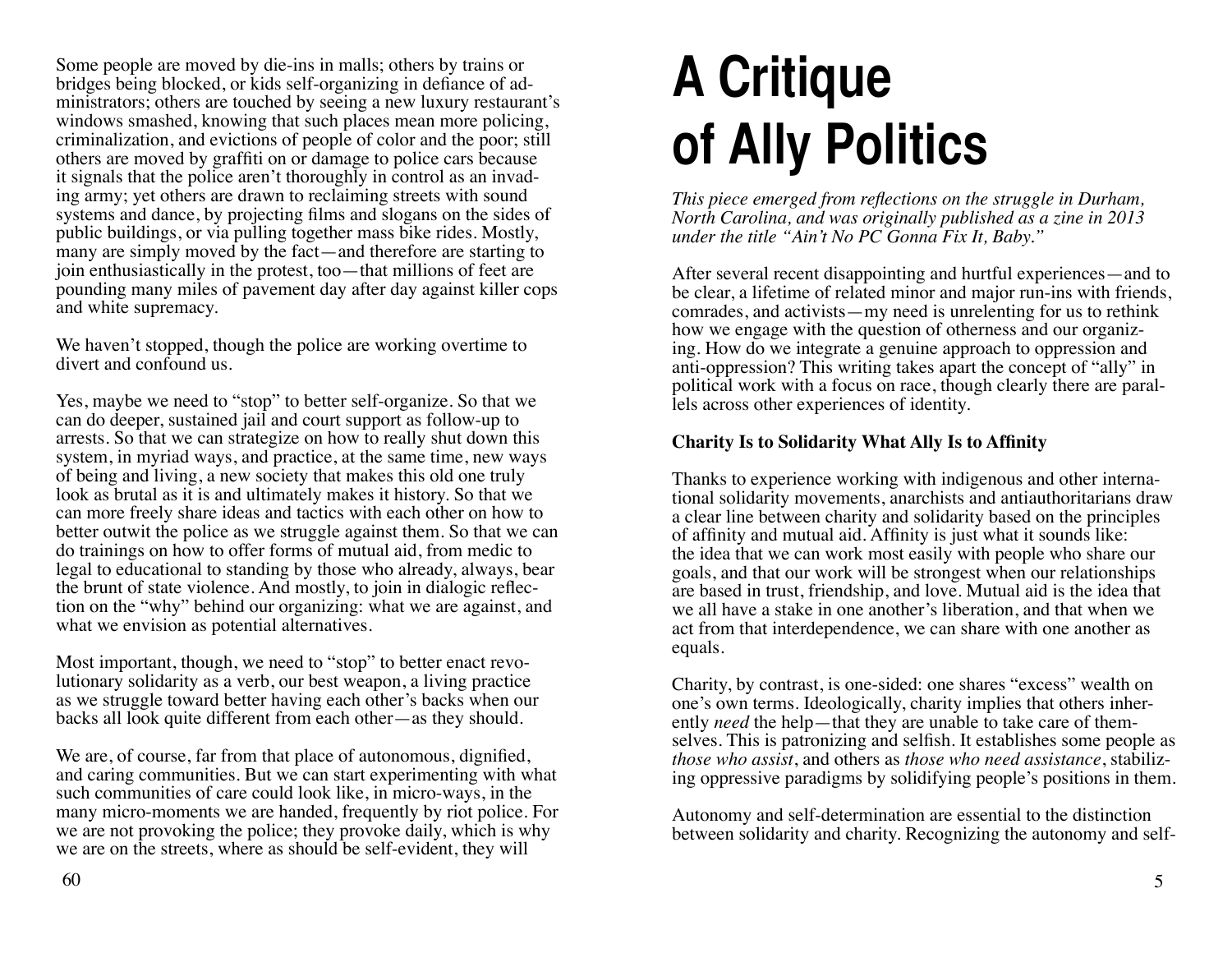determination of individuals and groups acknowledges their competence and capability. The framework of solidarity affirms that other groups have something of worth to be gained through interactions with them, whether materially or by gaining something less tangible like perspective, joy, or inspiration. The solidarity model also dispels the idea of *one* inside and *one* outside, foregrounding how individuals belong to multiple groups and groups overlap with one another, while demanding respect for the identity and selfsufficiency of each of those groups.

The charity and ally models, on the other hand, are so strongly rooted in the ideas of *I* and the *other* that they force people into distinct groups with preordained relationships to one another. According to ally politics, the only way to undermine one's own privilege is to give up one's role as an individual political agent, and follow the lead of those more or differently oppressed. White allies, for instance, are explicitly taught not to seek praise for their ally work, especially from people of color—yet there is often a distinctly self-congratulatory air to the work of allyship and a false humility. Many white allies do their support work in a way that recentralizes themselves as the only individuals willing to come in and do the hard work of fighting racism on behalf of people of color.

Whereas ally politics suggest that in shifting one's role from actor to ally one can diminish one's culpability, a liberating or anarchist approach presumes each person retains their own agency while also accounting for and responding to others' desires, revealing how our survival/liberation is fundamentally linked with the survival/liberation of others. This fosters interdependence while compelling each person to take responsibility for their own choices, with no boss or guidance counselor to blame for their decisions.

For a liberating understanding of privilege, each of us must learn our stake in toppling those systems of power, recognizing how much we all have to gain in overturning every hierarchy of oppression. For many people, this requires a shift in values. A rightsbased discourse around equality would lead us to believe that we could all become atomized middle-class families of any race who are either straight *or* gay married. But anyone who's been on the bottom knows there's never enough room for everyone on the top—or even in the middle. A collective struggle for liberation can targets of policing because of skin color and/or class and gender, politics and/or tactics—or whatever.

So rather than yelling "peaceful protest" and waving fingers at people who are doing things that discomfort you—tactically and politically—see your discomfort as your own growing pains, as a wake-up call, as all of us becoming different and better people through the many beautiful, varied, powerful acts of making social change toward a better world as we discomfort ourselves and society.

A lack of revolutionary solidarity can also be traced to disagreements about strategic symbols, strategic choices, and/or forms of organization. Debate is essential to growth, personal and societal, and to a dynamic movement. Yet critical thinking and being comfortable with harmonic dissonance is neither encouraged nor taught in our society. So we do "conflict" badly. That's one reason that police seem necessary to many folks. People are loath to work things out among themselves; it seems scary or impossible, perhaps because they don't know their neighbors, or because they don't have the know-how about conflict resolution techniques or restorative justice models, or because they don't have good models of how to engage in constructive criticism and arrive at complex solutions that aren't either-or. Marry that to an individualistic ethos—the very origin myth of the United States—and many of us, consciously or not, usually want to see things go a certain way our way. Such an outlook at heart relies on notions of control. That translates into a sentiment: "we" need to do something [fill in a single tactic or strategy] that "people" can understand—with "understand" meaning what you feel good about doing.

Yet as should be apparent from the multitude of strategies, tactics, protests, and direct actions, not to mention prefigurative forms of politics, different actions and tactics speak to different people. That's not only good; it's essential if we really do aspire toward "a world in which," as the Zapatistas have joyfully proclaimed time and again, "all worlds  $\overline{ft}$ " — social transformation in which, ultimately, all lives really do matter. Such openness to not getting one's way—or rather, to being inspired by all us humans can dream up, that alone we would have never imagined—is why this gorgeous (albeit always-messy) movement is staying so strong and moving more people to engage.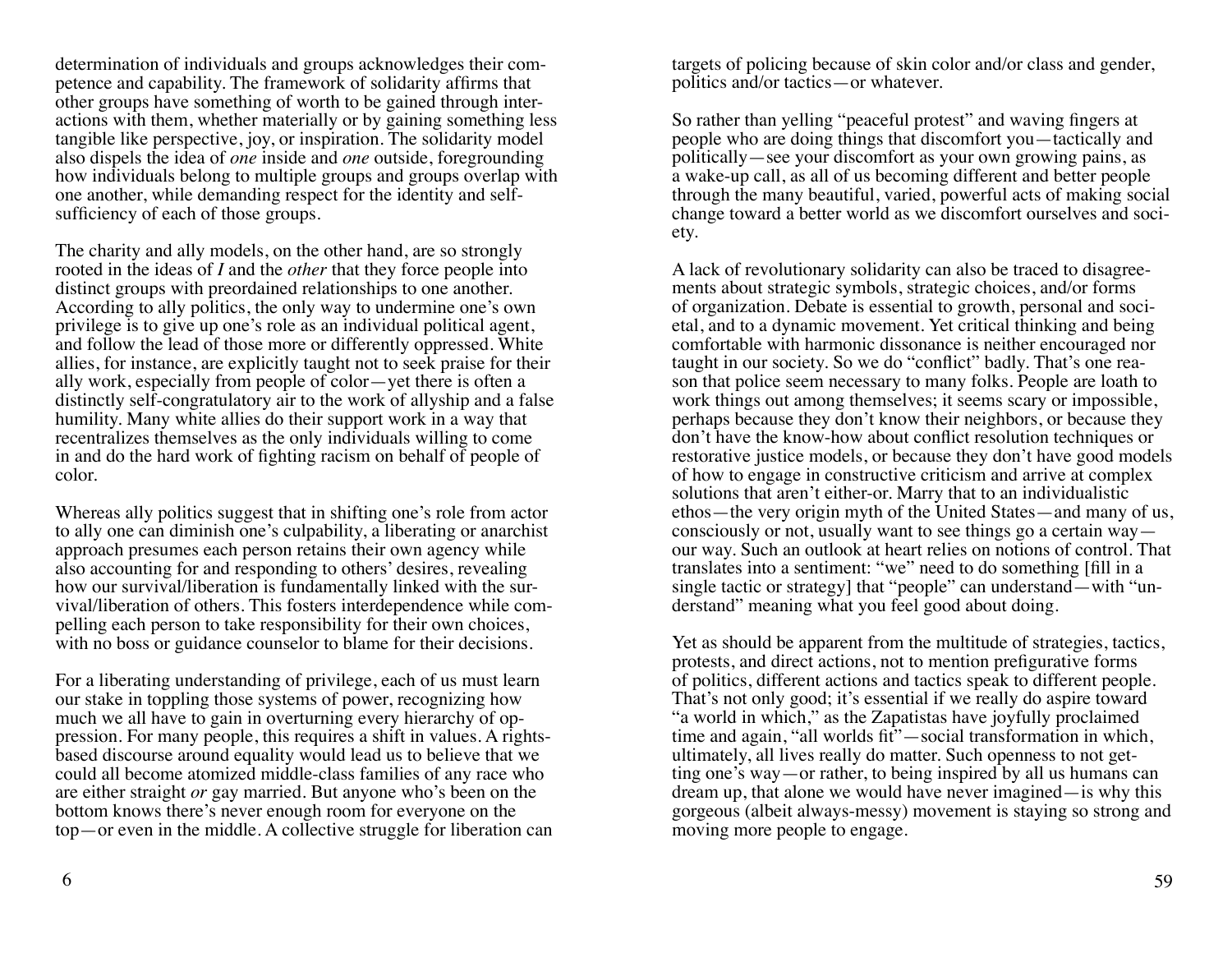"kettle" (i.e., when police surround folks on all sides, with no exit, in order to contain or arrest) isn't any different in terms of "peace" or "not peace" than some other piece of lifeless property being damaged, usually as symbolic point about, say, the complicity of police as enforcers of racist and classist "cleanups" of neighborhoods so rich people to move in.

Likely what is hard, really, is that certain actions trouble your own life experiences and especially socialization; that's OK! None of us are immune from being socialized, badly, by racism in a racist society, even if disproportionately so.

For instance, with places like UC Berkeley costing tens of thousands per year, many students now come from sheltered upperclass backgrounds, whether they are white or people of color. They are gaining degrees within an institution that is structured to manufacture the next generation of wealthy and powerful elites, whether in business or the nonprofit industrial complex. So you might, as a student, not have been exposed to what it means to have your kids be bull's-eye for every cop who walks by, simply because they are black or brown. You might not get how it feels to be evicted from your home, criminalized for your skin color or gender, or go hungry on a regular basis. It might feel scary, challenging, or discomforting to now be exposed to ideas, people, and varied life experiences and upbringings that are far from your own underlying assumptions and lived experienced. That's OK.

You can walk through and beyond those assumptions; you can choose solidarity not charity, to be on the side of the dispossessed, as accomplices and co-conspirators in shaping an egalitarian and self-organized society. As a student who has already chosen to step into the street, despite the odds of that happening given the reactionary state of "higher" education, you can choose to become a rebel who thinks and acts for themselves, collectively with others—and stay one, even if it takes you a while to work through your prickly feelings.

What is not OK, however, is what students and many others are doing with their prickly feelings to their purported fellow protesters.

It is not OK to take out your own personal limits on others who are trying, like you, to create a better form of social organization, especially when those others are often people who are the precise

offer all of us what we need, but it means seeking things that can be shared in abundance—not privileges that are by definition limited resources, such as wealth and social legitimacy that are only available on account of others' poverty and marginalization.

### **Allyship as Identity**

The concept of allyship is embedded in the rights-based discourse of identity politics. It assumes that there are fi xed groups of people (black people, women, gay people, and so on) who are structurally oppressed in our society, and that we must work across these differences in identity to achieve equality for all. In the discourse of ally politics, this responsibility falls especially on those who benefit from those structural oppressions. Thus allyship is born as an adjunct of identity—and as an identity unto itself.

Allyship centers on the idea that everyone's life experiences are shaped by their perceived identities, and thus someone with an identity that is privileged in our society cannot understand the experiences of someone with an identity that is oppressed. There is no "essential" experience of belonging to any of these categories, however. Oppression runs along countless axes, and the subtleties of our experiences are irreducible—which makes a strong case for listening to and trusting each other wherever we possibly can.

A good ally learns that if one can never understand the implications of what it is to walk through this world as an oppressed [fill] in the blank with a person on the receiving end of a specific oppression], the only way to act with integrity is to follow the leadership of those who are oppressed in that way, support their projects and goals, and always seek out their suggestions and listen to their direction.

This gets complicated, quickly, as soon as the aspiring ally starts navigating through the world and discovers that there is no singular mass of black people, latino folks, or "people of color" to take guidance from, and that people within a single identity not only disagree with each other but also often have directly conflicting desires and politics. This means that one cannot be a white ally (for example) as an identity; one can be an ally to specific people of color in specific situations, but not to people of color as a whole category.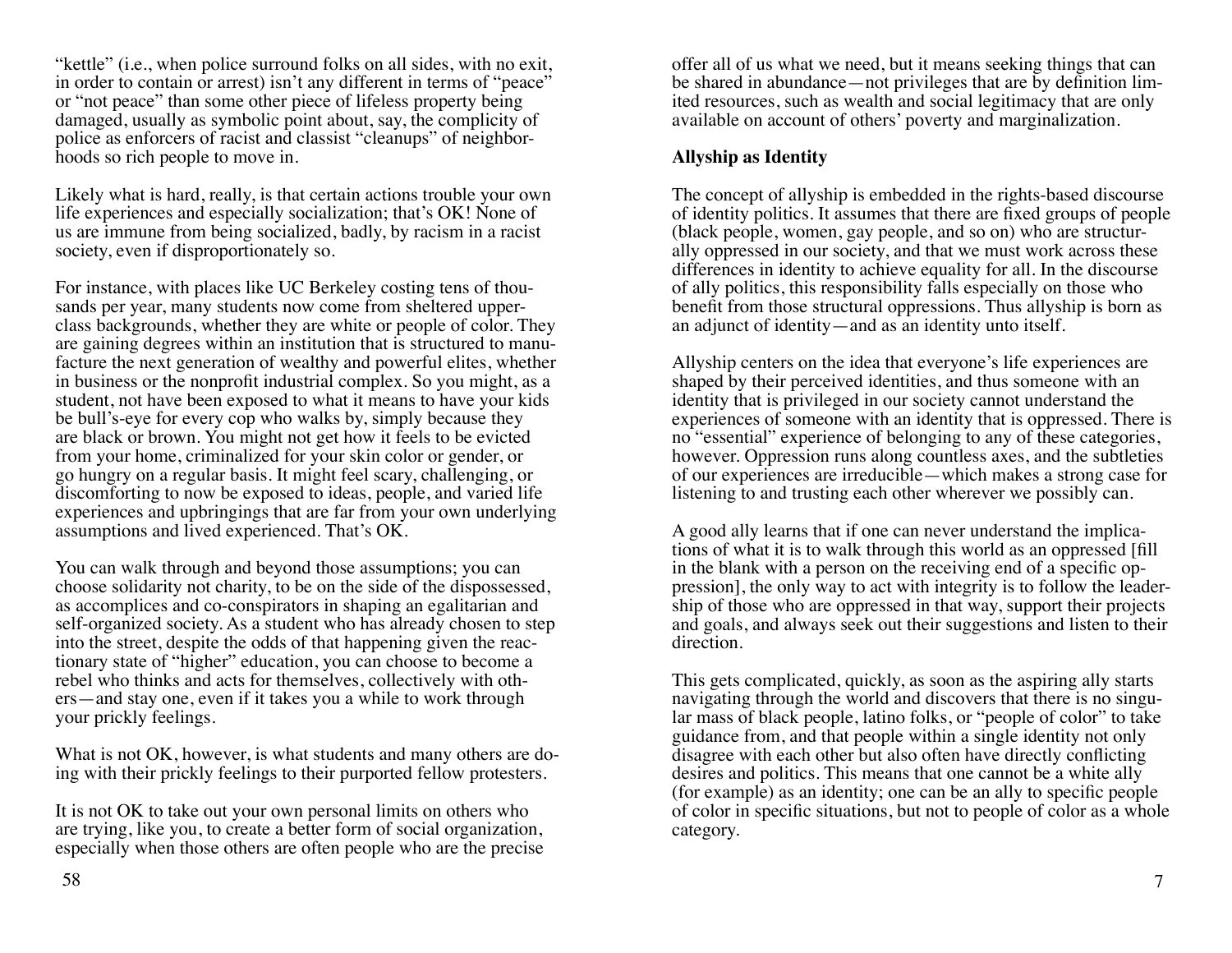### Legitimacy, Justification, Authority

In seeking oppressed groups to take direction from, white folks often end up tokenizing a specific group whose politics most match their own. "What does the NAACP [or Critical Resistance, or the Dreamers] think about this?" Likewise, they may latch on to the most visible "leaders" of a community because it is quicker and easier to meet the director of an organization, minister of a church, or politician representing a district than to build real relationships with the people those leaders purport to represent. This approach to dismantling racism structurally reinforces the hierarchical power that we're fighting against by asking a small group to represent the views of an entire category of people with radically different lived experiences.

Perhaps you've watched or participated in organizing that seeks *to develop the leadership* of individuals who live in a specific neighborhood or work in a particular kind of labor force. This language seems to offer the benevolence of the skills of the organizing group to those who haven't been exposed to such ideas. In fact, it is coded language describing a reductive and authoritarian approach imposing an organizing model on a group of people from the outside. It also conveniently creates spokespeople who can then be used to represent the whole of that (often heterogeneous) body of people. Over the last several decades, an entire elite class of politicians and spokespeople has been used to politically demobilize the communities they claim to represent.

Antiauthoritarian white allies often express that they are working with authoritarian or nonpartisan community groups, sometimes on projects they don't believe in, because the most important thing is for them to follow the leadership of people of color. The unspoken implication is that there are no antiauthoritarian people of color—or none who are worth working with. Choosing to follow authoritarian people of color in this way invisibilizes anarchist and antiauthoritarian people of color; it also functions to marginalize and suppress efforts from less powerful or influential members of these communities. In this way, white allies diminish the agency and leverage of people of color who disagree with the established, institutionalized groups, reinforcing hierarchies of legitimacy and policing the boundaries of political approach by throwing the weight of their privileges behind those who already have more

prosecution—something we would all be well to avoid—or better lend solidarity to others, again without drawing the cops' attention. They don't necessarily share the same political beliefs, or even have a worked-out politics; what they do share is a healthy antagonism toward authority, which is why they're inclined to mutually aid fellow protesters.

Many who don masks, when the masks aren't in place, are the ones sharing free food, creating indie media and street art, organizing in their neighborhoods against all sorts of injustice, deschooling and free schooling, raising bail funds, setting up social centers and other autonomous spaces, doing Copwatch, and being regularly targeted by police because of their race, class, or gender—or politics. They are most often the ones setting up all sorts of do-itourselves experiments to replace hierarchical structures of domination and death.

Revolutionary solidarity also means not letting your own discomfort(s) get in your way of being there for others, even if that means you need to walk away from something for a few minutes to collect yourself, or skip a protest to rest and do some self-reflection, which then might better allow you to push past your discomforts.

It means being precise and truthful in your language about what is troubling you about various ideas or strategies. "Peace," for instance, is a vacuous word in light of all the violence forced on people daily, from killer cops to homelessness to domestic assault and rape, to climate-change disasters, lack of health care, and the new Jim Crow. The list is long and painful. There are many "wars" going on against all sorts of people, even if seemingly invisible to some of us. In our protests, then, peace becomes poor shorthand for "this act or behavior feels hard for me."

Think about what makes it feel hard for you. Think about why something that feels hard for you—like dumpsters being rolled into the streets for use as a barricade to hinder oncoming riot cops and protect you, the demonstrator, and your friends—isn't different from you helping to move picnic tables from an adjacent park to block traffic on a freeway for several hours, and yes, keep riot cops at bay so as to protect each other and hold a major urban artery, causing commerce to come to a costly standstill. Think about why a chain-link fence being cut open so people can escape a police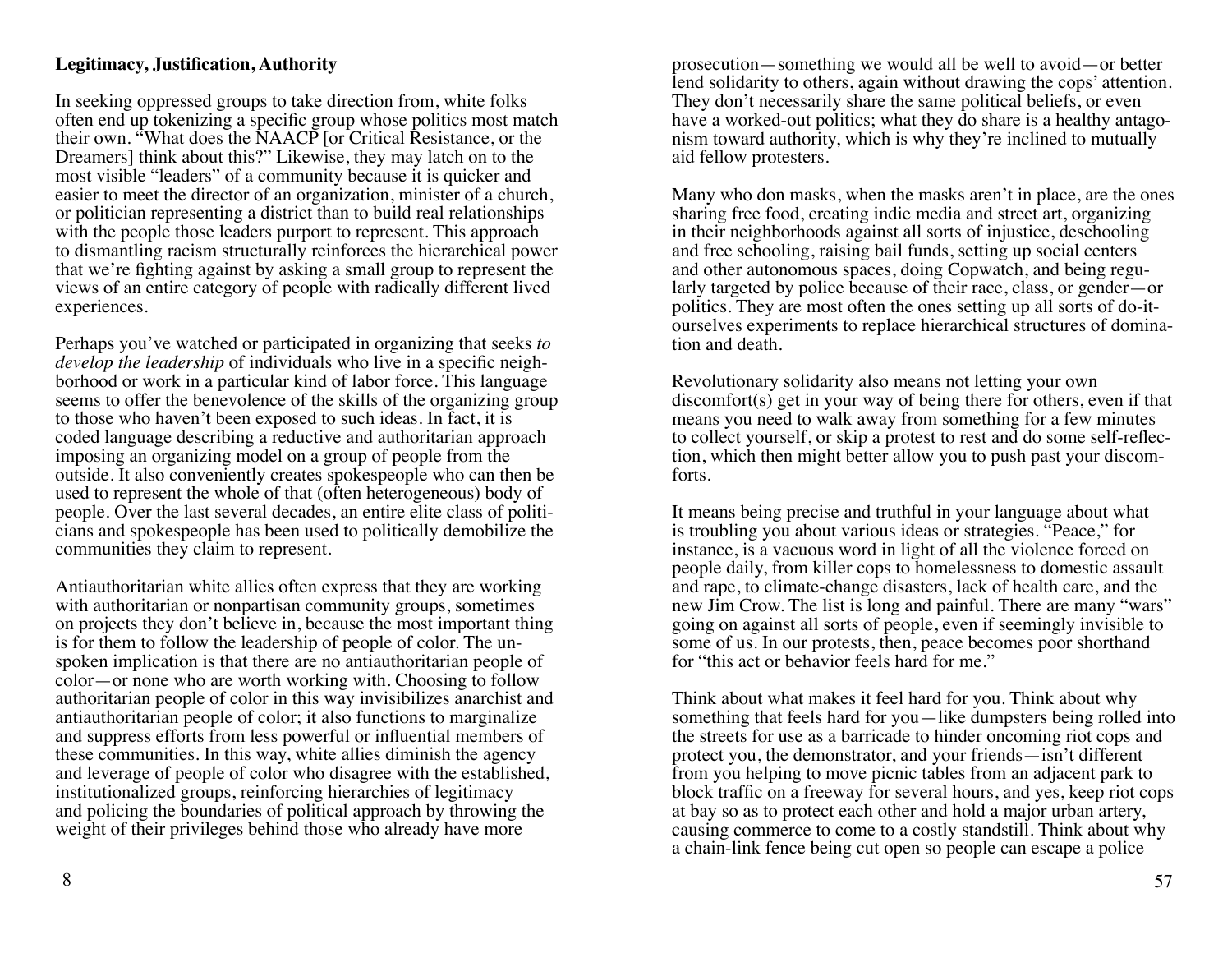struggles and movements have flourished to the north of  $us$ —in comparison to our part of Turtle Island.

What this diversity of tactics translated into at that time was a diversity of people, not to mention growing an enormous and vibrant movement. Rather than an assertion of difference for difference's sake—potentially implying a diverse movement emptied of content—the diversity of tactics notion supplied a tangible guide of how to go about nurturing inclusiveness and unity in a way that was at once qualitative and sincere, and moreover, allowed the particular (such as, now, black lives) and universal (all lives) to complement not crush each other—and struggle together for social transformation while concentrating squarely on whose lives do not matter, historically and presently.

What does revolutionary solidarity look like now?

For one, it looks like not jumping to conclusions about each other, especially based on perceived identity(ies), or things you can't or don't see. Such conclusions apply as well to what you didn't see during, for instance, a heated interaction, or rumors you were told, reports in mainstream media, or spins on events by the police. Speaking from our own firsthand knowledge of events and our own experiences, listening with curiosity so as to ask empathetic questions later (or with skepticism, when the speaker is a cop or politician), and trying to view others in this social movement as the multidimensional humans that they are—humans who will all make mistakes, and are all embroiled in various power imbalances, but can also self-reflect, grow, and change—might go a long way here.

It means not buying into the stereotypes or derogatory caricatures of different political perspectives, which typically is utilized as a wedge by the state and its policing agencies to egg us into voluntarily self-policing the "bad" protesters to protect the "good" ones. If social movement history in the United States is any guide, undercover cops can easily be dressed up as "peaceful protesters" to whip crowds into fighting among themselves—a far more likely scenario than putting masked-up "anarchists" into the mix. Those who mask up by and large, if you take time to discover for yourself, are the ones most looking out for others on the streets and not initiating the call-out of others' tactics. They are simply trying to shield their identity from police so as to avoid arrest and

power. There is at least as broad a range of political ideologies in communities of color as in white communities, but no one would ever assume that there is a *single* white community or that there are "representatives" capable of speaking for all white people as a whole.

When learning how to *appropriately take leadership from those more affected by oppression,* activists may seek out the leader of a community not simply because it's the easiest approach but also because—whether they admit it to themselves or not—they are not just looking for guidance; they also are seeking to legitimize their own political projects and analysis. Sometimes they are looking for legitimacy in the traditional sense by siding with others who carry more mainstream social or political capital. At other times they are seeking the legitimacy of siding with those who offer the most anti-oppression credibility—and the goal of opposing oppression morphs into a strange political competition in which we valorize oppressed identities to such an extent that people strive to be identified as oppressed, or at least to be allied with the "most" oppressed."

As an ally gaining an anti-oppression education, each person learns how they benefit from the oppression of others because of the way our society values certain identities. Allies must come to terms with the fact that they are granted privilege in our society simply because of how they look or where their family comes from—and there is nothing they can do to fully refuse or redistribute those privileges, because they are re-created across society. The knowledge that one has advantages that others can never have, which one has done nothing to deserve, often produces a deep sense of white guilt.

This sense of guilt, coupled with the idea that the only ethical way to act is to take direction from others, can make one feel powerless. The model of ally politics puts the burden of racism on white folks, intentionally flipping the social hierarchies, emphasizing that white allies can never escape this deep inequality, but offering at least a partial absolution for allies who can stick to this script: *Listen to people of color. Once you've learned enough from people of color to be a less racist white person, call out other white people on their racism. You will still be a racist white person, but you'll be a less racist white person, a more accountable white person. If nothing else, you'll gain the ethical high ground over other white people*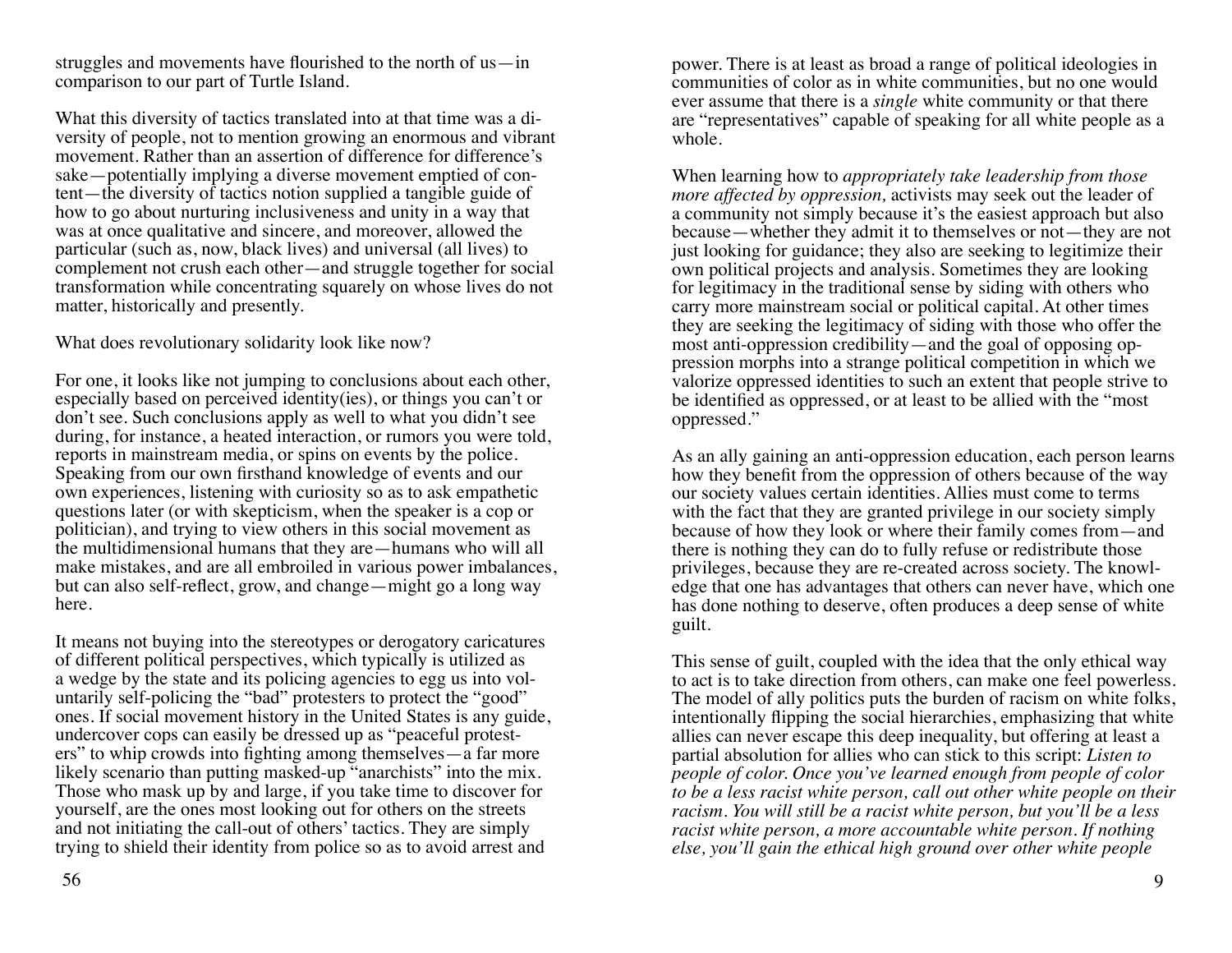*so you can tell them what to do.* This model has repeatedly failed to equip would-be allies to do more than seek their own endlessly deferred salvation.

Being an ally has come to mean legitimizing a political position by borrowing someone else's voice—always acting in someone else's name without questioning the principle of appropriating others' struggles. It's a way of simultaneously taking power and evading personal accountability. The idea of allyship obscures the fact that hidden choices are being made about who is being listened to, inculcating the idea that there is a single "community of people of color" sharing common interests that could be properly represented by leaders, rather than a heterogeneous mass with both overlapping and sometimes deeply contradictory ideas. This repositions the white ally to wield the power of determining who are the most representative and appropriate black and brown voices. And who are white allies to determine who is the most appropriate anything?

### **Example from the Streets**

On Sunday, July 14, 2013, in response to the acquittal of Trayvon Martin's killer, and the widespread and consequenceless murder of black and brown youths in our society, our small city witnessed the collision of a rowdy, angry demonstration and a somber, sedentary speak-out. The speak-out was intended to be a space where individuals could give voice to their sorrow and pain, be held by friends and strangers, and find solace in one another. The marching crowd was lively, vocalizing rage with a palpable energy to release.

In the short stretch from the plaza to the courthouse, folks of a variety of ages, racial and ethnic groups, and genders found pace in the streets together, resolute in our desire for rebellion on this day of ferocious mourning. The incongruent energies of the two different events met each other abruptly. As the march arrived, small groups tumbled into the awaiting speak-out, meeting and chatting with one another. This suddenly overflowing crowd began situating itself, joining the group on the sidewalk and settling into the street in front of it.

The march was clearly an uninvited disruption, and the friend who was holding the space of the speak-out, a prison abolitionist and organizer from a radical African American cultural organization,

During the "distant" era of the global anticapitalist movement in the 1990s to early 2000s, people around the world tried to bring Zapatismo into their understandings of how to work—how to walk—side by side in what became known as a solidarity of "horizontalism." Folks around the world eagerly hashed out the Peoples' Global Action Hallmarks, looking to allow for heterogeneous social movements and lifeways against the homogenization that "globalization" signaled. Various continental, regional, and citybased consultas, spokescouncils, and convergences picked up the hallmarks, which offered a welcoming, humanistic frame, while not ignoring the disproportionate weight of who suffers under various systems of social control.

One formation from that period, Montreal's Anticapitalist Convergence (CLAC), still actively exists today, despite political highs and lows, in part because it embraced such hallmarks. Its "Basis of Unity" is not completely applicable to the Ferguson-inspired movement. Yet the solidarity it affords is far more expansive then present-day protocols or principles—open arms of trust and promise, not judgmental dos and don'ts.

For starters, it rejects "all forms and systems of domination and discrimination including, but not limited to, patriarchy, racism, and religious fundamentalism of all creeds," even as it steadfastly acknowledges "the full dignity of all human beings." It strives to do this in actuality by organizing around a "philosophy based on decentralization and autonomy," holding out a "confrontational attitude," supporting "social movements' struggles," and engaging in "forms of resistance that maximize respect for life and oppressed peoples' rights as well as the construction of local alternatives."

Most critical, though, is its commitment to an inclusive, revolutionary solidarity in theory and practice: "Respecting a diversity of tactics, the CLAC supports the use of a variety of creative initiatives, ranging from popular education to direct action and civil disobedience."

The diversity clause, in essence, acknowledges that an opposition to systemic domination, such as white supremacy and a police state, could and should take many forms if any sort of large-scale social revolution is to be forged. In fact, due in good measure to this sensibility, much deeper, longer-lasting, spry, and diverse (on numerous levels), not to mention creative and even effective, social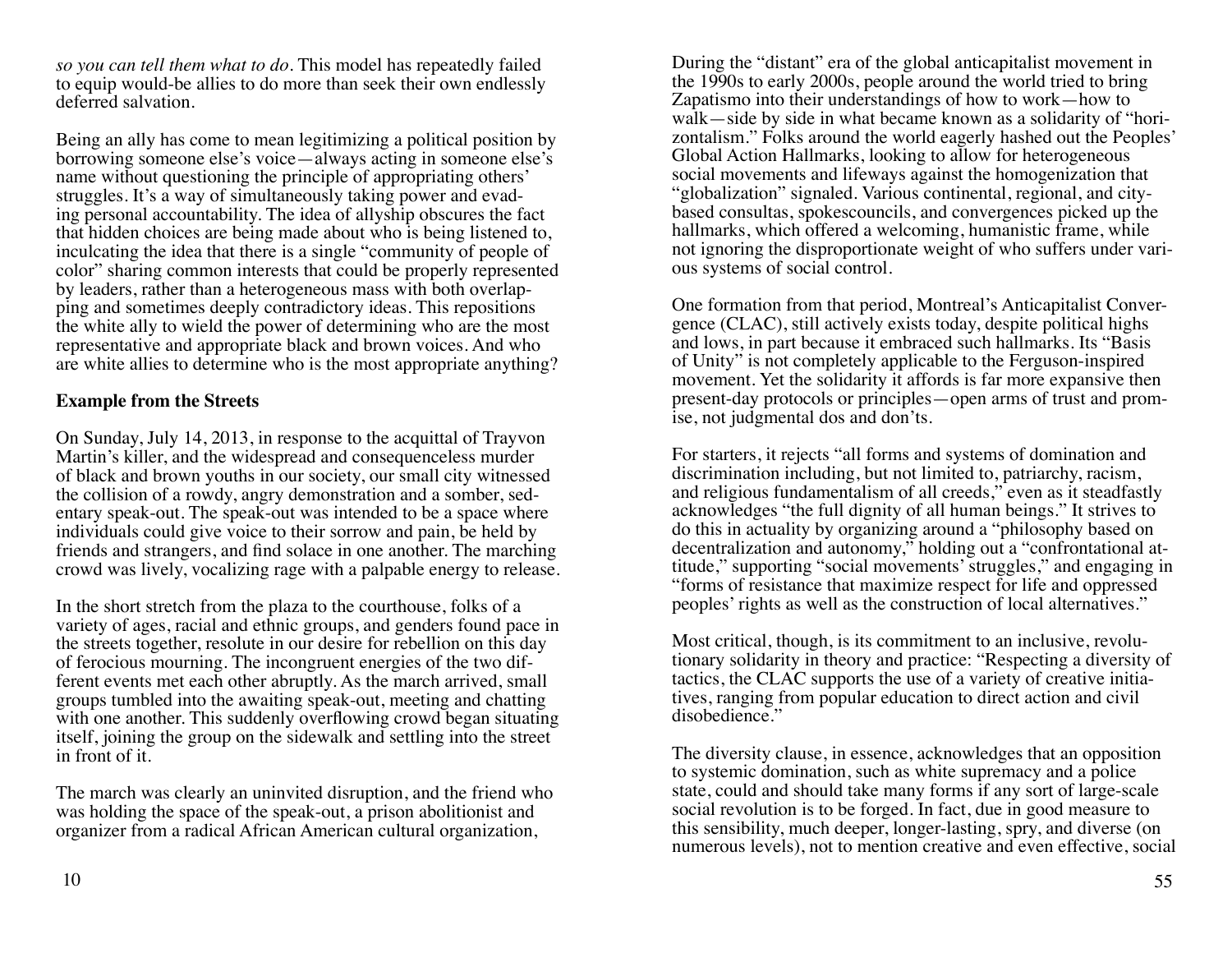other's backs, just like the folks who bravely exposed these undercover cops, putting themselves in harm's way to try to ensure everyone made it home that evening.

We need to continually remember why we are on the streets to begin with: cops will and do kill, every single day in this United States, and with near-complete impunity. They do it to uphold the system that has, from the start, stolen lands and stolen lives in the name of colonialism and slavery, social control and social domination, wealth and power for some, and misery and impoverishment for the many.

For us many, solidarity is a strong weapon. It is probably our best weapon. Even if the state doesn't have a full monopoly on violence, as anarchists of old contended, it has a vast arsenal of violence, ranging from teargas and tanks to torture and drones, from endless amounts of guns to endless amounts of prison cells to endless techniques of psychological warfare.

Solidarity is what initiated Ferguson protests across this continent and now world; it's what is keeping our fires of resistance burning; it's what is fueling our desires for a new world. Solidarity has built a movement against killer cops and white supremacy, and that's no small feat given the history and legacy of genocidal racism in the formation as well as maintenance of the United States. If we can craft smarter, stronger, more empathetic, and higher walls of solidarity to surround as well as sustain us, together in our differences, we might just succeed in walling out the world of hierarchical social forces intent on breaking us down and ripping us apart.

So how can all our varied organizing efforts—our choices of strategies and tactics, based on manifold political perspectives and aspirations—better encompass a generous attitude toward each other? How can a full sense of revolutionary solidarity, or a unity in our diversity, be practiced in the form of organizing itself—the process of getting from "here" to "there"? How can our organizing not mush down this moment into a liberal "all people are great," stay focused on whose bodies are most impacted systemically, and yet not devolve into divides based on hierarchies too often reinforced by identity politics, allyship and charity models, or ideological/organizational insularity?

was encouraging people to quiet down and move to the sidewalk so the speak-out could continue. Among hesitant attempts to bring the clatter down, the noise of the new crowd slowly began to lower; but rather than giving space for a true silence to settle, a few white allies came to the edge of the sidewalk, physically and verbally corralling people out of the streets and shouting such choice phrases as, "Shut up! Have some respect! You're all idiots!"

Their comments were pointedly directed to the white folks in the street, though the crowd in the street included people of many races. Did this make them uncertain to how to proceed without clear guidance from a single, united community of color? What does the white ally handbook say you should do when groups of people of color are actively engaged in conflict? In this case, white allies gave preference to the elder, the one with the most important reputation in radical community.

Personally, I think the most respectful thing would have been to get out of the way.

Perhaps these white allies thought that's what they were doing by addressing their directives solely to the white people in the street. An irritated brigade of bike cops had been tailing the march, however—also nudging folks on to the sidewalk. White allies guilted many demonstrators out of the street, physically attempting to move some people in close proximity to the police officers who were trying to do the same thing—without yet putting their hands on anyone. The effect of this was to leave me and another woman of color isolated in the streets with only the police around us because all our comrades had been pushed away.

After listening to many, many speeches, the crowd began to get restless, though folks didn't want to disrespectfully leave before the speak-out ended. Some of the folks who had marched from the plaza to the speak-out, including several mothers of youths being held in the jail, rallied the crowd to march to the jail, and a few people continued the speak-out as many folks from the speak-out joined the marching crowd in taking the demonstration out into the night.

Did the black folks at the speak-out need a few young white folks to speak for them? Certainly none of us needed white radicals to do the police's job for them.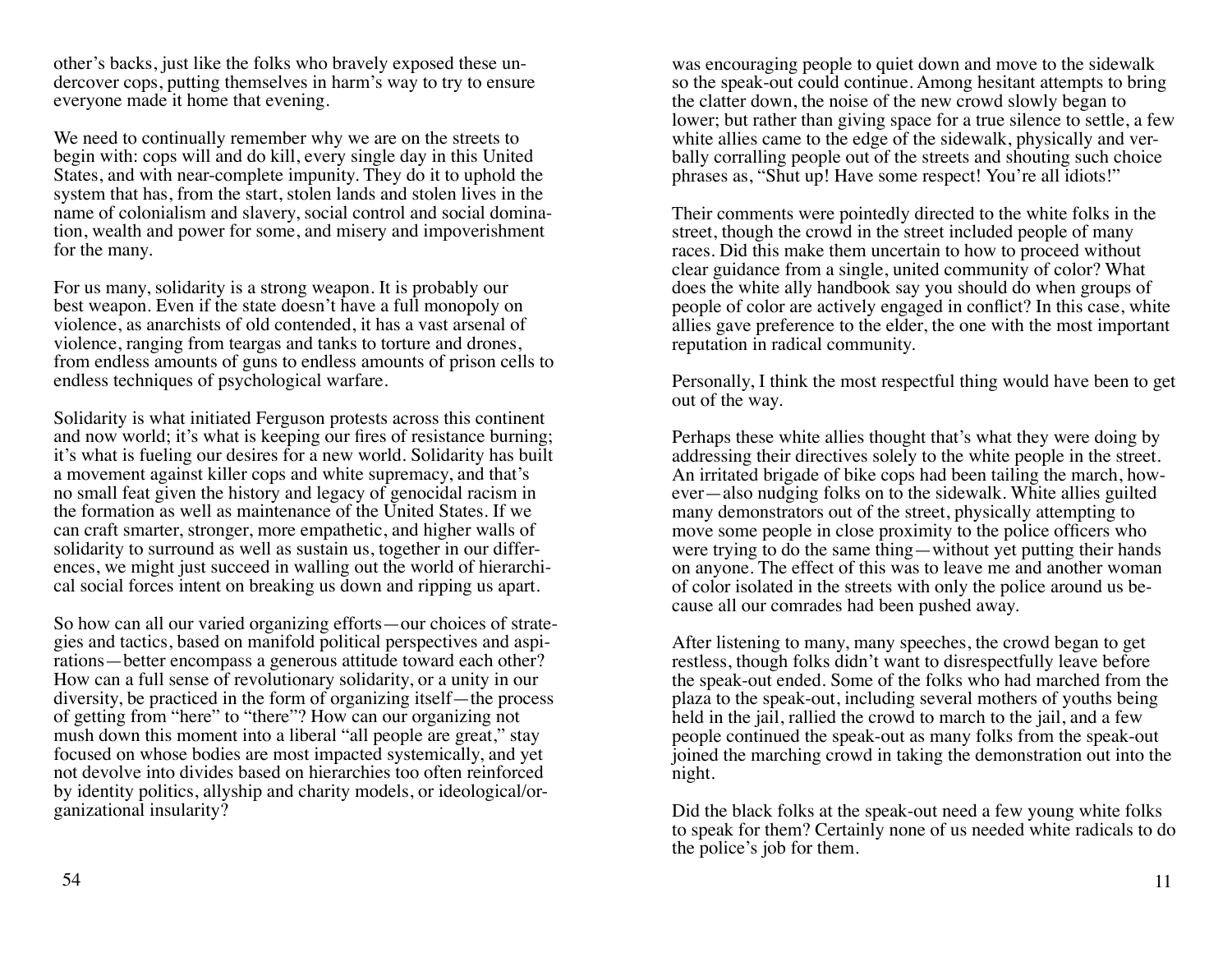### **Community Policing and Power**

Perhaps the least legible aspect of ally politics is the tendency for people who otherwise seem to aspire to relationships free of domination to try to exert control over others. Is it because when we feel like we occupy the most legitimate or most objectively justified position, it is easy to inflate our sense of righteousness? Or is it that we feel that when we have the most information—or most connections—we can make decisions for others better than they can make them themselves? (ick!)

Respecting individual and group autonomy means that we don't need managers. It means that no matter how well positioned or knowledgeable we believe ourselves to be, we understand that people can communicate and resolve conflicts best when speaking with humility from their own direct experiences. Some of the first skills taught in conflict resolution, facilitation, and de-escalation trainings are how not to speak for others. Good mediators learn that you break trust when you try to represent others without their consent.

During the anti-globalization movement at the turn of the twentyfirst century, I often found myself in baffling arguments about "violence" with pacifists or others who self-described as adhering to a strict code of nonviolence. Many of the same folks who argued that we shouldn't do anything that could hurt someone else's property consistently yelled at other people so aggressively as to make them feel threatened; some also engaged in emotional manipulation and passive-aggressive maneuvers in meetings and during demonstrations. Several times, I saw "nonviolent" demonstrators physically hurt other protesters, attempting to drag them out of the streets for spray painting a wall or breaking a window.

Why do people feel justified trying to pacify others—even when they know little about them? Such vehement attempts to contain others' rage and rebellion often needlessly escalate conflict between those who should be able to struggle together, not against each another.

For instance, a few years ago, at a May Day march in our town, an unnecessary conflict erupted out of attempts to negotiate within

belief—backed by courts, states, the nonprofit industrial complex, and other top-down organizations and powerbrokers—that they are immune to criticism, much less responsibility, much less having to worry about suffering any consequences if—when—they kill people—again and again.

But, it seems, too many protesters still don't get it. They are surprised when an undercover cop, discovered, flagrantly brandishes their gun.

That is the surprise here. How can the nightly street lessons not firmly be underscoring the reason we are already on the streets? And more to the point, how can such lessons not be binding us closer, deepening our desire to better look out for each other and distrust cops?

Instead of being able to plainly see the relationship between the institutional pattern of cops as killers, cops as violent enforcers of everything from racism to capitalism, and our contestation of that fact—and thus why police dogging our protests are absolutely the violence, absolutely the violent ones, absolutely going to violently take aim at people of color and especially black males—the "peaceful" protesters in Oakland on December 10 quickly tweeted and circulated myths about the unmasked undercovers. As Tio Brooke of Oakland put it:

"Undercovers are outed by militants at great personal risk, get a gun pulled on them by freaked out cops, and the story already being propagated online is the conspiracist / peace police fantasy of the cops 'instigating looting' with absolutely zero supporting evidence. 'Outside agitator' or 'cop agitator' both are red herrings, and not only don't capture the complexity of what is going on, but both are dangerous tropes being used to confound and divert."

The police likely are laughing over their doughnuts and coffee about how easily indeed we are diverted. That, alas, is one of the best tools in their box: getting us to break ranks with and police each other; getting us to unravel our own movement for them.

We need to confound the logic of state and its police apparatus by stepping up the concept of solidarity—not merely in name, but unfailingly and substantively in practice. We need to have each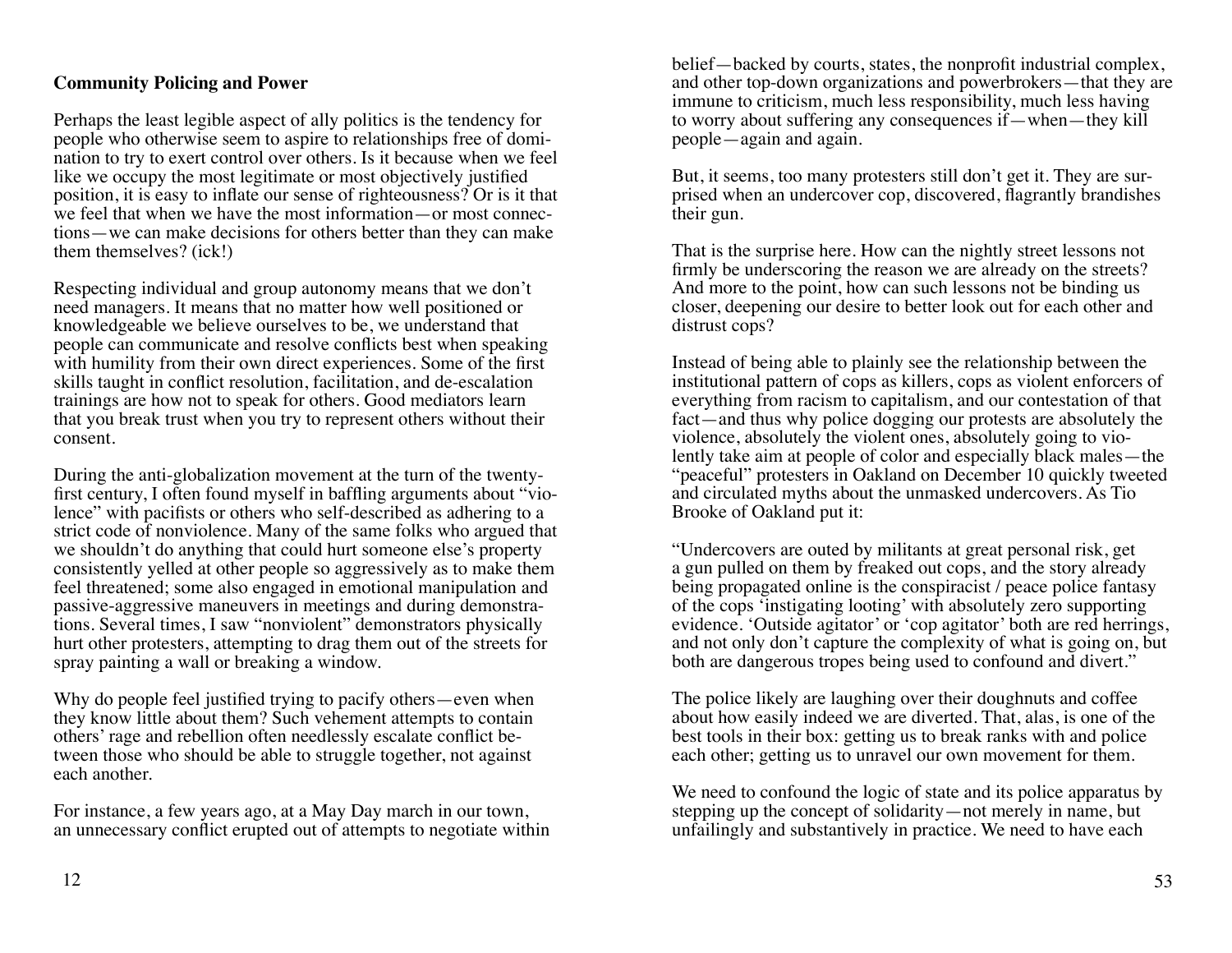It is not surprising that individual, exhausted cops are, according to news reports, "freaking out" and making such "mistakes" as drawing a gun on protesters. Nor is it surprising that uniformed cops are given orders to shoot "nonlethal" bullets—bullets that injure, and have been known to permanently maim and kill. For the moment, the police forces are on the defensive, and the only way for them to strive to regain it is to bring their frequently hidden violence (or hidden, at least, to many who are now protesting) into the light of the nightly marches.

This is, as they say, a teaching moment for the US public—or it should be, if people are even remotely listening, witnessing, or participating in this remarkable time.

As the nights wear on, you see more support in the streets, but also, tellingly, from passersby in cars, folks leaning out their windows or doorways to cheer protesters on, or in casual conversations overheard. This movement is weaving its way into the social fabric, gaining new adherents and eliciting more reflection. It not only isn't stopping; it is spreading.

That is why, unsurprisingly, the police are getting more serious about using every weapon in their toolbox, from ammo to lies, to stop it—to divide and hence stop us.

What is surprising is not the police violence, not that the police use guns aimed unflinchingly at people, not that the cops daily murder people of color in the United States. That is the reason we millions are rising up across this continent—our bodies as a massive exclamation mark that "enough is enough. It has to stop!"

It is not at all surprising either that since we are spotlighting the violence inherent to police, the police who are on the streets with us are none too happy. They are, in fact, enraged—a rage that probably puts the best of our rage to shame. They are not there to protect protesters or their rights, nor serve the communities that are demonstrating. Police per se, or more exactly, the institution of policing as a whole, is precisely the raison d'etre for what has become a far-reaching movement.

They know that. And when cornered, they are going to get even more freaked out, more violent, and sloppier, based on their correct

a large crowd about whether or not some should continue marching in the street without a permit. At least one group of organized undocumented folks asked others to stay out of the streets because they didn't want to risk arrest. In this minimally policed and low-tension situation, rather than beginning conversations about whether it was possible to create space where some people could be in the street and some could be on the sidewalk, several people shifted immediately into control and management mode, increasing the antagonism and artificially creating two opposing sides.

In retrospect, there were numerous ways that we could have worked through this respectfully with better communication both before and during the march. The conflict brought up important questions about how to navigate multiple risk levels within a single event, build trust that can translate into plans for safety in the streets, and organize exit strategies that accommodate different groups of people. But the communication by some people on behalf of others dramatically escalated the situation.

While the march was still in progress, somehow I was tasked with talking to members of a different organization who work in a nearby neighborhood with undocumented folks. I approached a group of people who were visibly upset that others remained in the streets, and I had a brief but intense interaction with a man I'd never met before. I don't remember the exact words that we exchanged, but I remember calmly approaching him and asking if we could speak about what was going on. He responded by screaming in my face.

After walking away from that interaction, I turned to a woman from the same organization to try again to see if we could strategize a workable solution. She launched into a tirade about how I must not understand the disproportionate police harassment that people of color—especially undocumented people—would face if the police chose to attack the march that day. With hard-to-veil irritation, I asked her if she had ever personally experienced police violence or had ever spent time in jail. When she answered "no," I told her how ridiculous it felt for her to make such baseless assumptions about me when I had more stories than I cared to share about police violence in both social and political contexts relating to race and gender. Then I asked her what kind of conversation she expected we could have when she was speaking so stridently about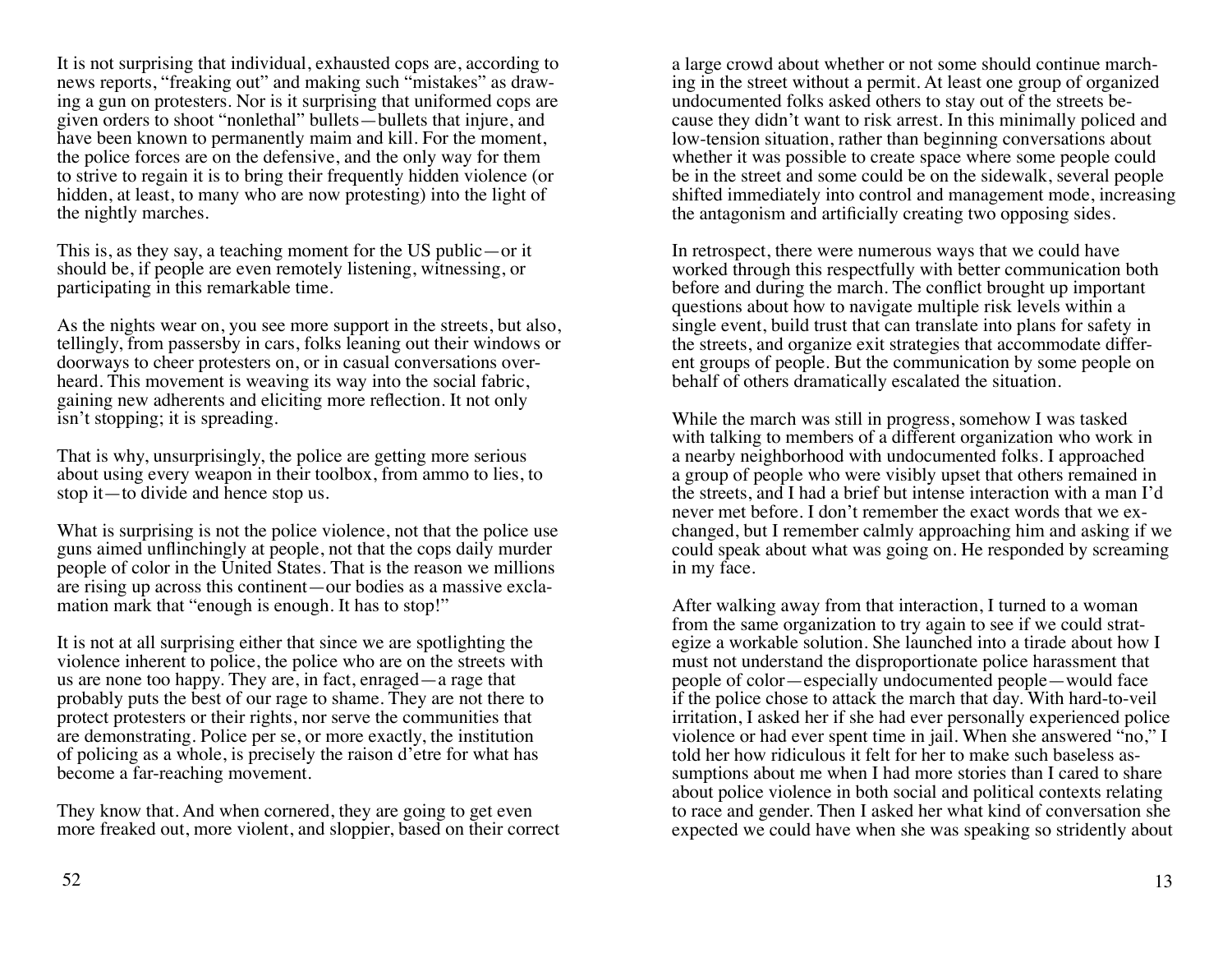experiences that weren't even hers. She apologized and said that she would just rather talk after the march was over.

After the march, my housemate told me a story from the day that I can only explain as a temporary loss of perspective. While she was walking in the street with her five-year-old nephew, a mutual friend of ours who was frustratedly trying to redirect everyone off the street and on to the sidewalk approached her. With a bullhorn to her mouth, this friend shouted at my housemate to get out of the street. At this point, my housemate said to me with some confusion and sadness, "I thought she was coming to talk to me, but she didn't even say hello to me. She didn't speak my name. She pretended that she didn't know me. I know she knows who I am, but she acted like I was just a body, separated from our hearts."

### **Not Trying to Get Comfortable—Trying to Get Free**

*We are told that resistance lies in "speaking truth to power" rather than attacking power materially. We are told by an array of highly trained "white allies" that the very things we need to do in order to free ourselves from domination cannot be done by us because we're simply too vulnerable to state repression. At mass rallies, we're replayed endless empty calls for revolution and militancy from a bygone era while in practice being forced to fetishize our spiritual powerlessness.* 

—from the zine *Escalating Identity*

Revolutionary struggle is indeed *radically unsafe*. It is a project that can and does mean prison or death for some of us, and it is important to be aware that these risks can intensify based on where people are situated in the matrices of oppression. The concept and role of ally politics, however, has distorted this awareness into a practice of collective policing by would-be managers who are shielded from criticism by the authority of a depersonalized, stereotyped other.

The ally framework individualizes structures of oppression, shifting discussion away from how to attack those structures and emphasizing individual behavior instead. The focus on individual privilege has become such a popular political discourse precisely because it does not necessarily question the structures that create that privilege. It is essential to understand how systematic forms of

### **Solidarity, as Weapon and Practice**

### **Versus Killer Cops and White Supremacy**

*This piece related to the antipolice struggle in the Bay Area, written by Cindy Milstein, is a revised version of a blog post on Outside the Circle*, *cbmilstein.wordpress.com.*

On December 10, 2014, after marching some four hours from downtown Berkeley to downtown Oakland, with only about three hundred people at most, as the FTP ("fuck the police") demo was winding down, some folks outed two undercover cops. (These police were not infiltrators, mind you; infiltrators blend in much better and disrupt in much more subtle, long-term ways, including by building trust and friendships.) One of the undercovers got spooked and whipped out a gun; they also arrested one or two black people—seemingly at random (i.e., due to the logic of institutional racism).

This incident is surprising and not surprising.

The cops seemed tired; they admitted it themselves in a December 9 news story. Our nightly protests these past two weeks have already cost the Oakland police department \$1.36 million in overtime alone—and that's just one of the many police departments, city, state, and federal, following us visibly and in the shadows.

The vibrant, dynamic movement sparked by the courage and resolve of Ferguson is raising the social as well as economic costs of the US business as usual of police murdering black and brown people on a daily basis without cause, save for the root reason: white supremacy. Many people are stepping up and stepping out from thousands of newly politicized high school students who've walked out of their classes, decrying the violence of policing and its relation to "the whole damn system," to the families who have lost loved ones to murderous police and who have long known, intimately, that "it's not one bad apple; it's the whole damn tree."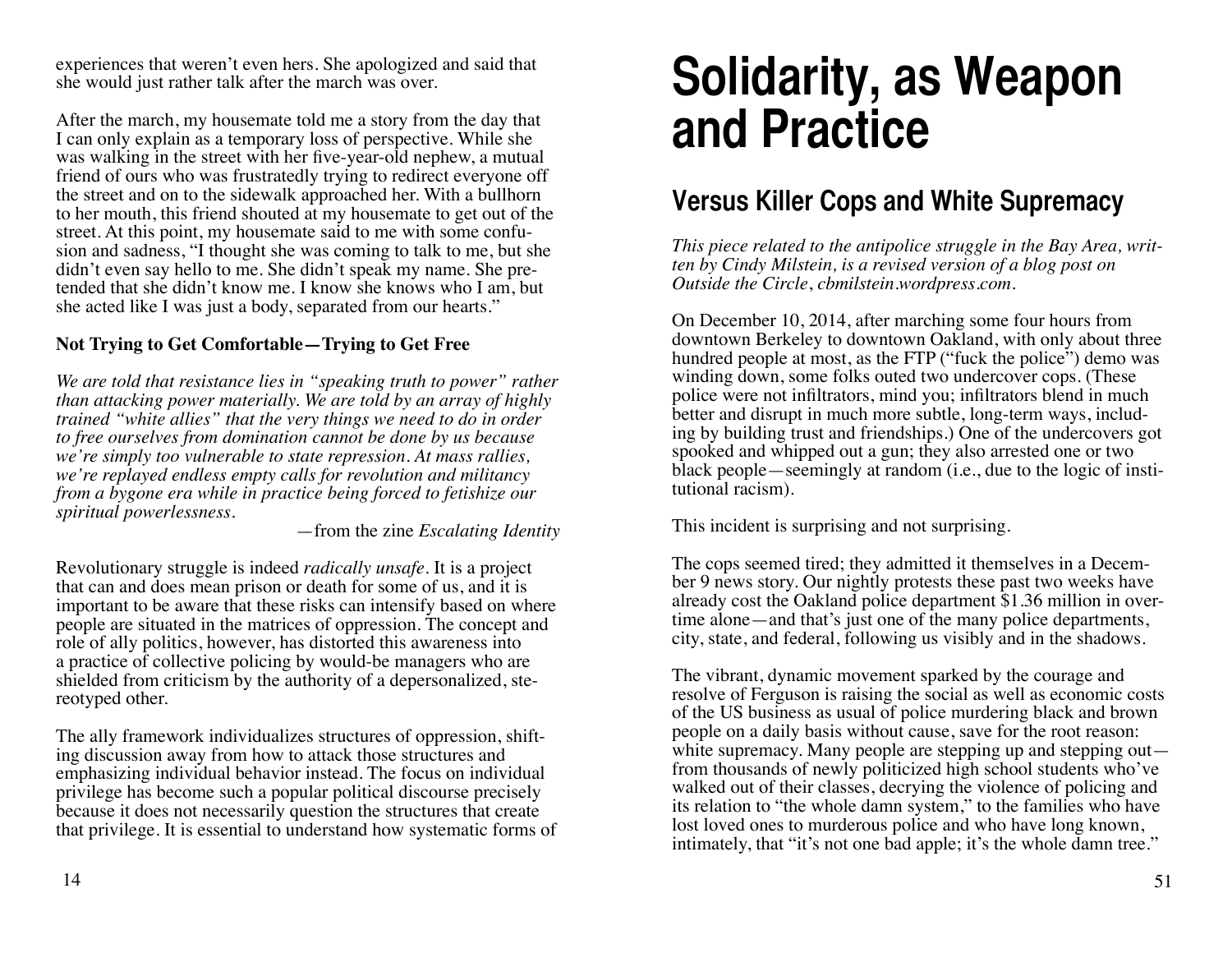

oppression shape us, but the point is to collectively dismantle the structures of domination that produce and perpetuate those privileges. Individual transformation can only happen concurrently, not prior to this.

We all experience fear and doubt, and wanting to relinquish our responsibility for the choices we make is a natural response to those feelings, but we must hold those fears as our own, as we must hold our desires for freedom as our own. When we act on behalf of an imagined "other," it makes honest communication around tactics, strategy, and solidarity impossible, shattering our relationships and fueling mistrust where there could be affinity. Our relationships are not what we need to be breaking.

#### **Just Because You Feel Like You Broke It, Doesn't Mean You Need to Fix It**

Growing up in this culture, we're taught so much hatred for the parts of ourselves as well as others who are different from the mainstream or dominant culture. We learn what it means to have good hair or a good nose; we're told our lightest-skinned sibling is the most beautiful; we're taught shame about the size and shape of our bodies, and about who and what we desire. White supremacy, misogyny, and all the ideologies that create "the other" are at once superficial and incredibly rooted within us.

It is inevitable that as we develop a critical analysis of the various axes of identity—race, gender, class, ability, and more—that we will experience deeply personal and political moments of self-realization about ourselves and our relationships with others as well as the way this culture functions. It is important and positive that we make those kinds of developments in identifying how oppression works, internally and externally. Yet we must not get so caught up in our own self-discoveries that we unthinkingly put those breakthrough moments on others who live daily with the realities we are just beginning to understand.

Trayvon Martin became a symbol for this generation of the normalcy of violence perpetrated against criminalized, black bodies. The events around his death and his murderer's acquittal were dramatically emotional for many of my younger white friends; it was clearly a moment of realization about something big. In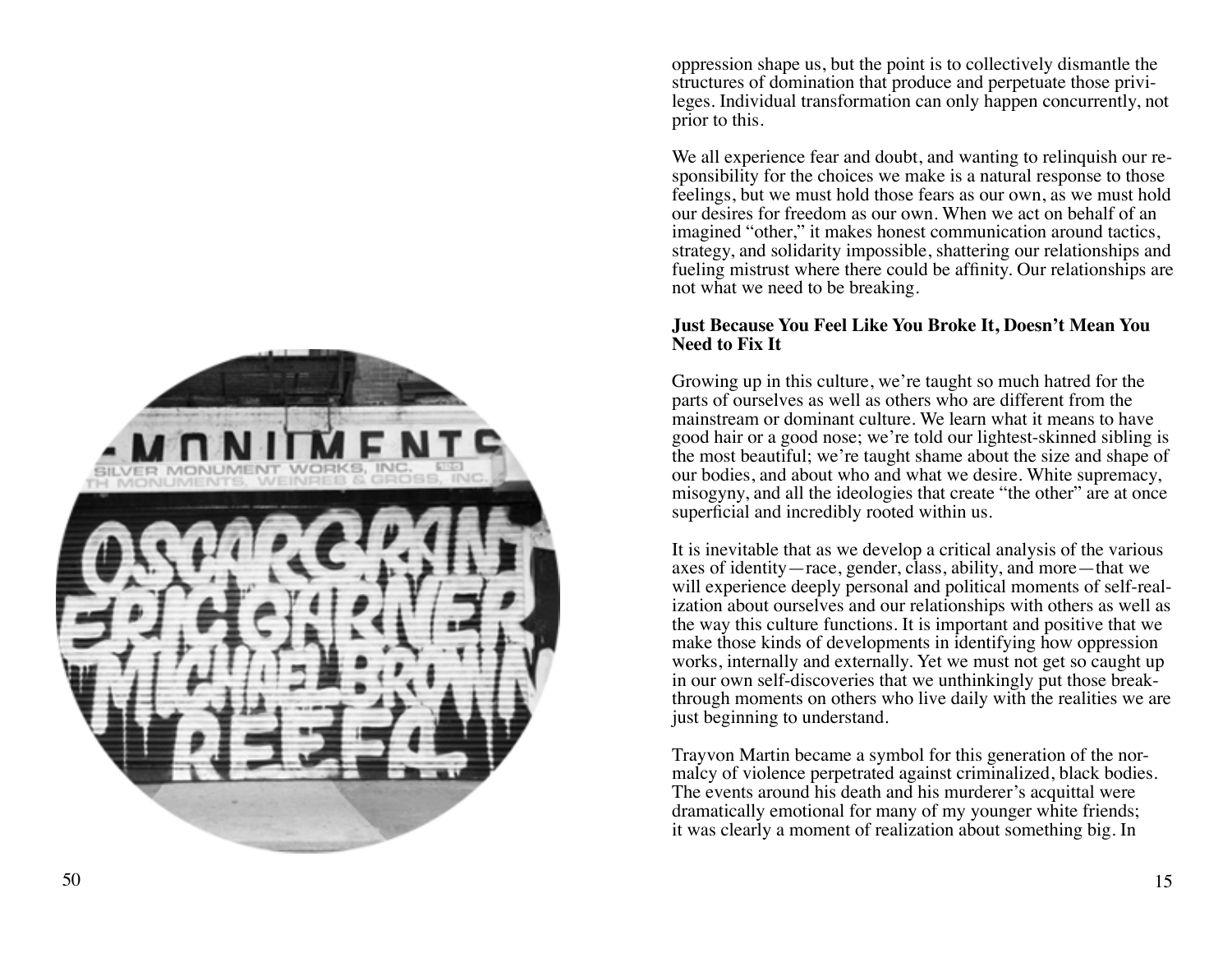conversations with other friends of color, however, the pain of the unexceptionality of this case was always at the forefront. We all know this is standard treatment for youths of color. A young friend of mine put it best when he said, "Of course I'm mad; I'm always mad at the police. But I don't know why anyone is surprised. This is how we're always treated. I just wish those white girls would stop crying and get up."

Here are a few tips.

**Slow down:** Don't try to fix it. Don't rush to find an answer or act out of your guilt. Remember that many of your comrades have been doing this work for a long time and experience the kind of oppression you're learning about more acutely than you. It didn't start with you and isn't going to end with you.

**Keep it internal:** Don't take up too much space with your thoughts and emotions. Be sensitive to the fact that folks are in a variety of places in relation to what you're working through; don't force conversations on others, especially through the guise of public organizing.

**Write about it:** Give yourself the unedited space to feel all the things you need to, but know that it may hurt others if you share your feelings unthinkingly.

**Read about it:** Look for resources from people of a variety of political ideologies and experiences of identity to challenge yourself and get the widest range of input.

**Listen to older people**: Listening to stories from your eightyyear-old African American neighbor when you're working through questions around racism will likely be thought provoking, regardless of their political ideology or your life experience. Don't underestimate what a little perspective can do for you.

**Don't make your process the problem of your comrades:** Be careful not to centralize yourself, your stake in fixing the problem, or your ego. Work it out on your own, and with close friends and mentors.

ing ourselves into the role of social service providers also misses the boat. What strategies are left available? Are these theoretical dead ends that cannot be solved, or are we lacking the resolve and imagination necessary to answer these questions through meaningful deeds. Given the fact that we found ourselves struggling around the atrocious murder of Oscar Grant, why don't we see ourselves in similar ruptures sparked by the daily abuses faced by oppressed people, your neighbors, your kids' friends, and your coworkers?

### **It's Going Down with or without Us**

Insurrections, rioting, mass expropriations, occupations, and all sorts of unimaginable forms of class warfare are not only inevitable but also are taking place all over with more frequency and veraciousness as the crisis that is capitalism deepens.

It is crystal clear that the deprived, exploited, and violated have organized, and will continue to do so, formally and informally to the demise of their oppressors, those who remain neutral, or each other.

The side of history on which we find ourselves is not determined by whether or not we share the experiences of one horror or another, or how we individually identify, but instead on our own resolution to see the end of each of these miseries that perpetuate this racist, capitalist, shit show called society.

To those of us who cooperatively destroyed capitalist and state property, humiliated and terrified police and yuppies, and found power and a sense of dignity together that we had never known before, and to those of us who found ourselves high off the lack of social divisions in the streets of Oakland during a moment of open revolt, let's figure out ways to maintain these moments outside a riot. We must play a part in continuing this rebellious trajectory as a motley crew of insurrectionists or be deemed irrelevant—or worse, the recipients of the wrath of the righteous people who anger slowly, but rage undammed.<sup>2</sup>

<sup>2</sup> "This monster—the monster they've engendered in me—will return to torment its maker, from the grave, the pit, the profoundest pit. Hurl me into the next existence, the descent into hell won't turn me. I'll crawl back to dog his trail forever. They won't defeat my revenge, never, never. I'm part of a righteous people who anger slowly, but rage undammed. We'll gather at his door in such a number that the rumbling of our feet will make the earth tremble" (George Jackson, *Blood in My Eye*, 1970).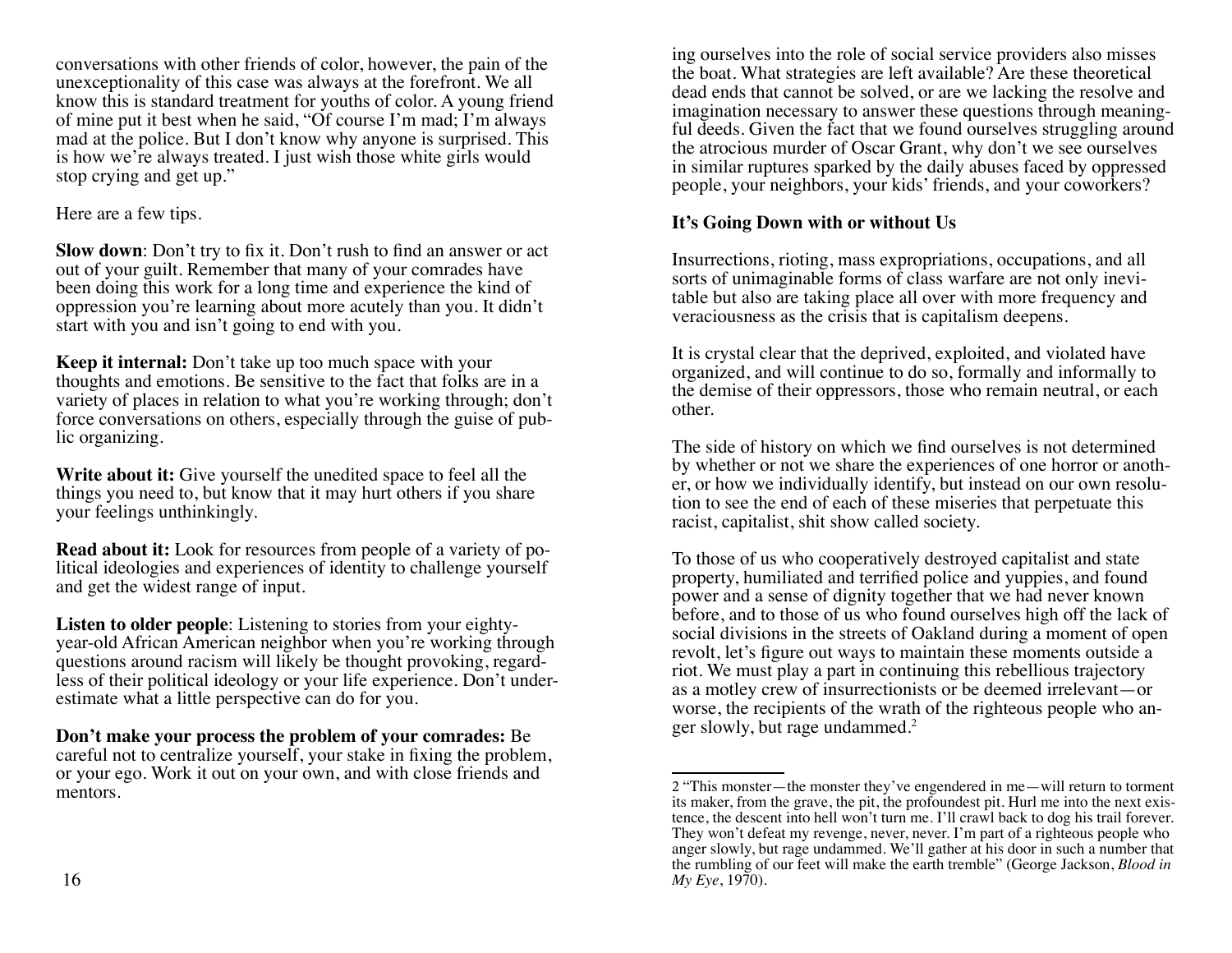There is an unquestioned and deeply seeded logic embedded in the psyche of US society that has taught all of us, white or not, and anarchist or not, that white bodies are to be cared for and coddled, while nonwhite and especially black bodies are assumed to be criminal, expendable, and not to be trusted. Without consciously and intentionally bucking against this logic, black death—be it psychological, physical, slow, or fast—will remain the norm, and will make any attempt of insurrectionary or revolutionary activity smack of insincerity and history lessons unlearned.<sup>1</sup>

It's more obvious than ever that leftist politicians and NGO admins with grant money dollar signs in their eyes have done and will do little to address everyday problems for—or with—folks from Oakland's hoods. The question that anarchists must seriously grapple with is, Do we blow just as much hot air as our leftist enemies?

Beyond our lackluster efforts in countering the state repression of our fellow rebels, have we also left the response to everyday atrocities to be tackled by those who we know are invested in the very institutions that perpetuate these everyday oppressions and exploitation? It's fine (great even) that we can't stand to do reformist campaigns to make daily life more tolerable. That being the case, what are we willing to do? If we can't stand the victim-making rhetoric that strips power from the very people who must wield it, if we loath representational politics and neither want to speak for or do anything for anyone who is "not us," where does this leave us? For many of us who are white and/or male anarchists, we know that calls to "check privilege" and tiptoe around language do little to nothing to topple racial and gender hierarchies. Throw-

<sup>1</sup> It is worth noting that whiteness as a social category was created and promoted by plantation owners and other capitalists in the early days of America's colonization in order to put a wedge between the workers they were exploiting. Before this, poor fair-skinned people were dirty Irish, criminals expelled from England, indentured servants, trash, etc. This was done through both extreme terror campaigns against those who co-conspired in insurrections on plantations, shipping docks, and urban centers as well as by convincing the poor, recently named "whites" that they had special privileges that were under threat by those of darker skin color, thus creating a perfect situation for the no-longer-shook capitalists when whites began putting racial solidarity above class solidarity. So nowadays, most persons of color live in crippling poverty while white capitalists still are rich fucks ruling over them. What is often overlooked, however, is that in exchange for accepting the privileged position of white, whites still make up half of those in the United States living in poverty, left to the whims of the same ruthless whites in power. That is to say, selling out one's class members and helping to prop up a racist system through clutching on to a psychology that our white friends, family, and selves are somehow more exalted than nonwhite folks has for hundreds of years effectively been a shot to our own feet. 17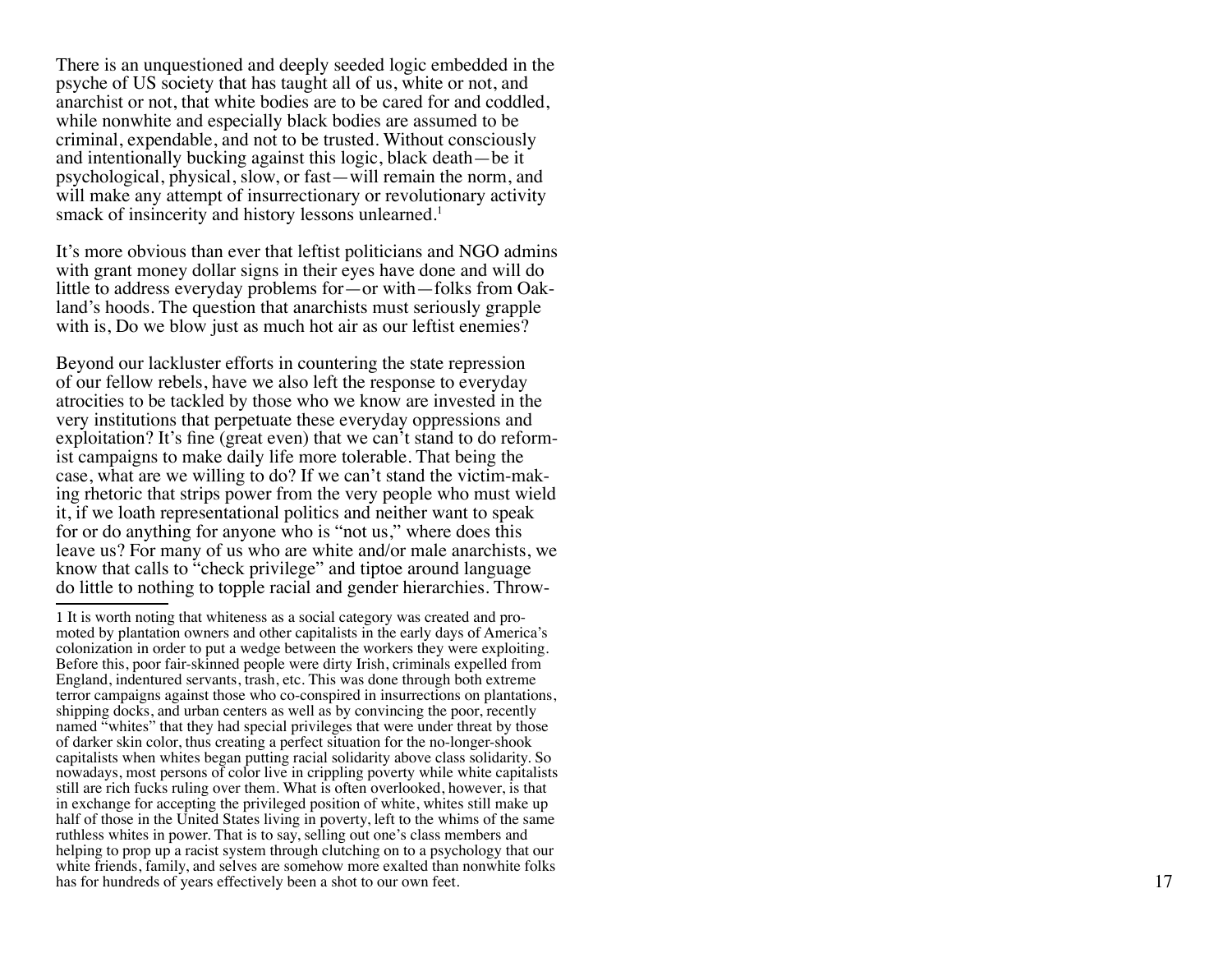

social barriers were particularly evident on these few warm rebellious nights in January 2009. This should not lead one to believe that the days between or beyond these riotous evenings were days where police shootings ended, or where social distinctions and hierarchies disappeared, or solidarity was a given. Disappointingly, we all went back to our usual lives as individuals: dodging cops, reading about horrendous police brutality on Facebook, struggling to make ends meet, drinking too much, dragging ourselves to school, or doing our hustles. Whatever different "normal" is for each person who ran wild in the streets of Oakland in the name of Oscar Grant, we went back to it.

For some, "normalcy" is going to jail.

Throughout the Oscar Grant and then Occupy movements, despite whatever demographics took part in the street festivities, it has remained that those stuck with heavy sentences have been black and/ or homeless, many of who were on probation or parole. This fact should not reinforce the myth that only black and brown youths were arrested, but should highlight the intensely racist nature of the judicial system. If we are to struggle alongside these folks in moments of uproar, we must recognize that they often have higher stakes if they get caught up in the bullshit justice system. When folks already criminalized by the system put themselves on the line, there should be unrelenting pressure on the system to the scale that we know we are capable of with hundreds of anarchists in the Bay. It's not that black and brown rebels are people to feel sorry for and "help," nor feel protective of and "keep safe" as they rage in the streets, as paternalistic leftists might suggest. But if we take seriously that these fellow rioters will be our comrades and co-conspirators for bigger and badder insurrections to come, we cannot let them hang out to dry when they're going down for the same acts that we  $\bar{a}$  (allegedly) took part in.

Do some of us—whites and people of all races—find ourselves shrugging and accepting that it is normal for black people to go to jail? We feel indignant when someone is murdered by the state, but somehow feel less moved when someone is kidnapped and held captive by the state. Why is it so shocking to us when a white anarchist comrade goes down for a year, but not when many black or homeless comrades are locked up repeatedly, and for longer sentences?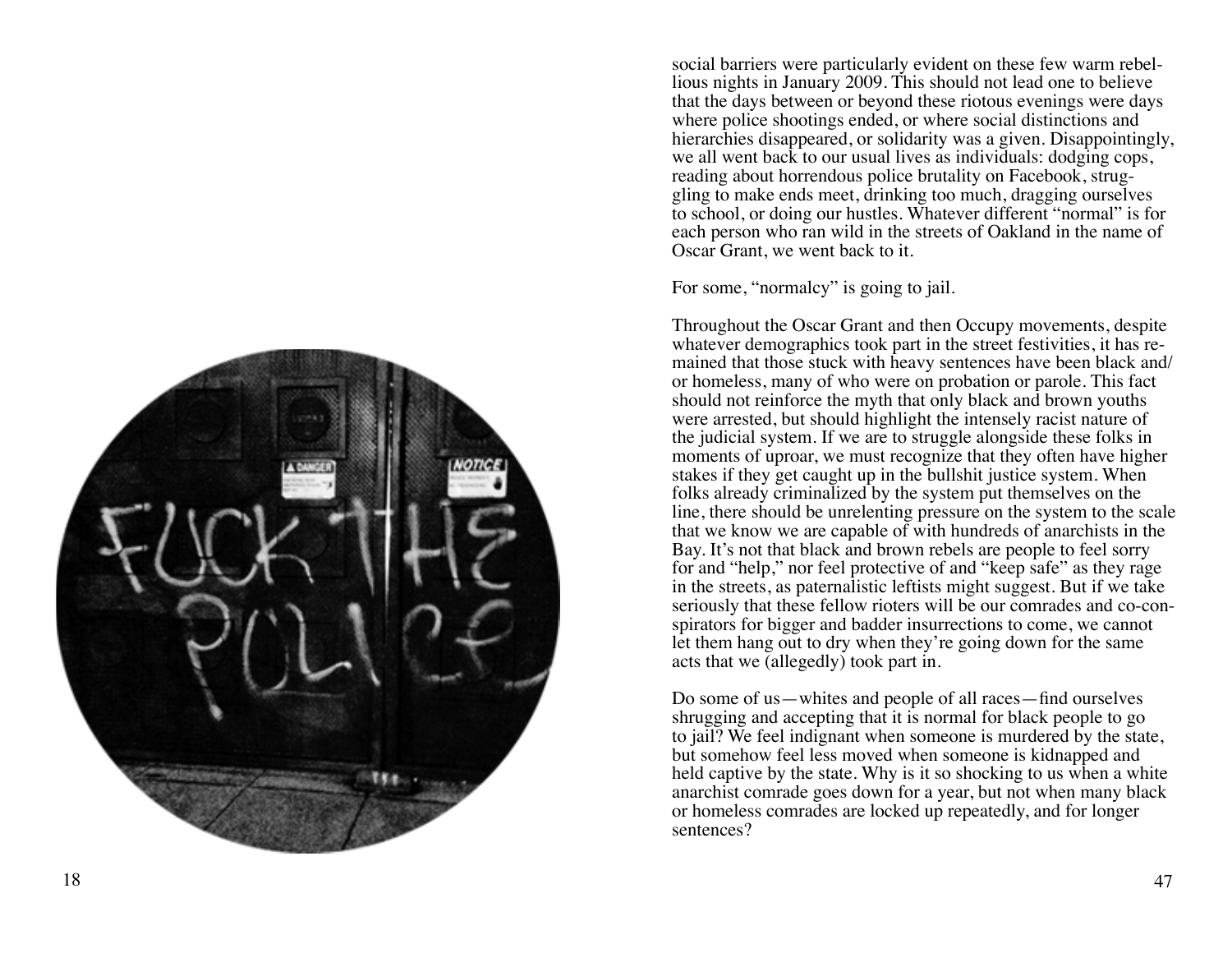During each demonstration and riot where folks gathered to express their rage in the face of Oscar Grant's murder and what his death represented, the chant "We are all Oscar Grant!" rang through the downtown streets of Oakland. For those indoctrinated into the logic popularized by nonprofit organizing culture that treats identity and experiences of oppression as one and the same, it is inappropriate for anyone other than people of color to yell this slogan. This critique falls flat for many as it assumes that we yell this to declare collective victimhood rather than a collective proclamation to not be victims.

For those of us who are poor and black or brown, anarchist or not, we cannot claim to share every experience with Oscar Grant, but we do live our days with the knowledge that we could have the same fate as him if our class society, with its racialized implications, is not reckoned with. For women and queers, especially those of us who also are not white, our experiences may not mirror Oscar Grant's life and death, but we too live with the sick threat of violence on our bodies by both the patriarchal, trans misogynist, and racist state, and the individuals who replicate the attitudes and oppressive actions of the state. For any of us who are not poor and black or brown, anarchist or not, we may not usually fear for our lives when police are near, but it is plain as day that if we don't all start acting like it's our very lives at stake as well, not only are we an accomplice to these racist deaths, we foolishly assume we will not be next. For whites who joined in this chorus of "We are all Oscar Grant!" this declaration meant that we refused to be another white person, if being white means letting this shit continue to slide for the bogus justification that this racist violence keeps soci-ety (read: white people) safe.

The spirit behind "We are all Oscar Grant!" is indicative of the attitude of the Oscar Grant rebellion as a whole. Despite the fact that many of us did not generally know each other before those nights because of the racial divisions imposed by society and maintained by ourselves, we found glorious moments of struggling with one another in the streets where our identities or experiences were not collapsed into a faux sameness.

### **Toward a Never-Ending Uprising**

Moments of cross-racial solidarity and the crumbling of various

# **On Nonprofit-Certified "White Allies" and Privilege Theory**

*This short excerpt, a reflection coming out of the Occupy Oakland movement, is from the* Who Is Oakland *zine, April 2012, available on the Escalating Identity blog, https://escalatingidentity.wordpress.com/*

Communities of color are not a single, homogeneous bloc with identical political opinions. There is no single unified antiracist, feminist, and queer political program that white liberals can somehow become "allies" of, despite the fact that some individuals or groups of color may claim that they are in possession of such a program. This particular brand of white allyship both flattens political differences between whites and homogenizes the populations it claims to speak on behalf of. We believe that this politics remains fundamentally conservative, silencing, and coercive, especially for people of color who reject the analysis and field of action offered by privilege theory.

In one particularly stark example of this problem from a December 4, 2011, Occupy Oakland general assembly, "white allies" from a local social justice nonprofit called the Catalyst Project arrived with an array of other groups and individuals to Oscar Grant / Frank Ogawa Plaza order to speak in favor of a proposal to rename Occupy Oakland to "Decolonize / Liberate Oakland." Addressing the audience as though it were homogeneously white, each white "ally" who addressed the general assembly explained that renounc-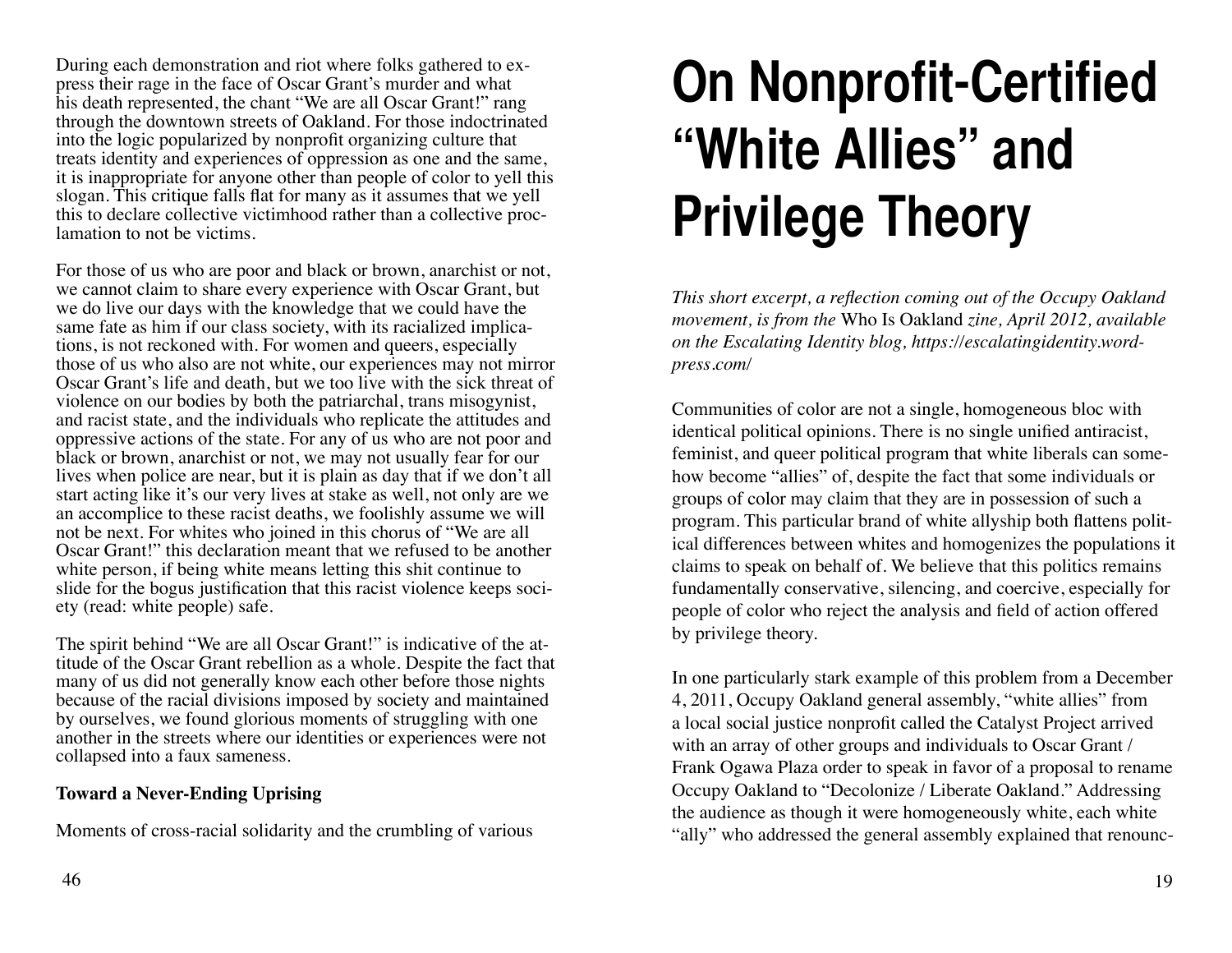ing their own white privilege meant supporting the renaming proposal. And yet in the public responses to the proposal it became clear that a substantial number of people of color in the audience, including the founding members of one of Occupy Oakland's most active and effective autonomous groups, which was also majority people of color, the "Tactical Action Committee," deeply opposed the measure.

What was at stake was a political disagreement—one that was not clearly divided along racial lines. The failure of the renaming proposal, however, was subsequently widely misrepresented as a conflict between "white Occupy" and the "Decolonize / Liberate Oakland" group. In our experience, such misrepresentations are not accidental or isolated incidents but rather a repeated feature of a dominant strain of Bay Area anti-oppression politics that—instead of mobilizing people of color, women, and queers for independent action—has consistently erased the presence of people of color in interracial coalitions.

White supremacy and racist institutions will not be eliminated through sympathetic white activists spending several thousand dollars for nonprofit diversity trainings that can assist them in recognizing their own racial privilege and certifying their decision to do so. The absurdity of privilege politics re-centers antiracist practice on whites and white behavior, and assumes that racism (and often by implicit or explicit association, sexism, homophobia, and transphobia) manifests primarily as individual privileges that can be "checked," given up, or absolved through individual resolutions. Privilege politics is ultimately completely dependent on precisely that which it condemns: *white benevolence.*

# **We Are All Oscar Grant(?)**

### **Attacking White Supremacy in the Rebellions and Beyond**

*This essay is from the 2012 revised edition of the zine Unfinished* Acts: January Rebellions, Oakland, California 2009.

The project of sustained insurrectionary activity must constantly chip away at the foundations of white supremacy. Although anarchist practice is assumed to be inherently antiracist, evidence of this is often hard to find. This should be obvious, but it is worth repeating: to loathe the United States of America and capitalism, to want them destroyed, means the task set in front of us is to attack and abolish the racial order that has enabled these beasts.

The Oscar Grant rebellions give us a little glimpse of people in the Bay Area doing just that. In the riots, we saw the collective power of black and brown young people battling, with little fear, against the established white supremacist order. Surprisingly, there also was a small showing of white people in the rebellion as well. This brief show of solidarity from white folks—both those who do have experiences of being criminalized poor young people and those who do not—reveals that white folks can have agency to violently oppose a clearly white supremacist institution side by side with nonwhites without pretending to share identity or experience where it is not the case. Also, contrary to dominant narratives that paint the essence of riots as male-dominated affairs, many queer and female (mostly nonwhite) comrades took their place at the front lines, participating in the supposedly masculine rebellion without apprehension. Their participation is significant as it throws a wrench into the logic of peace-loving, docile femininity and what self-determination looks like for some who live on the axis of gender tyranny and white supremacy. Although most police-shooting victims are black and brown men, the Oscar Grant rebellions show us that their deaths affect and outrage masses of people across race and gender lines.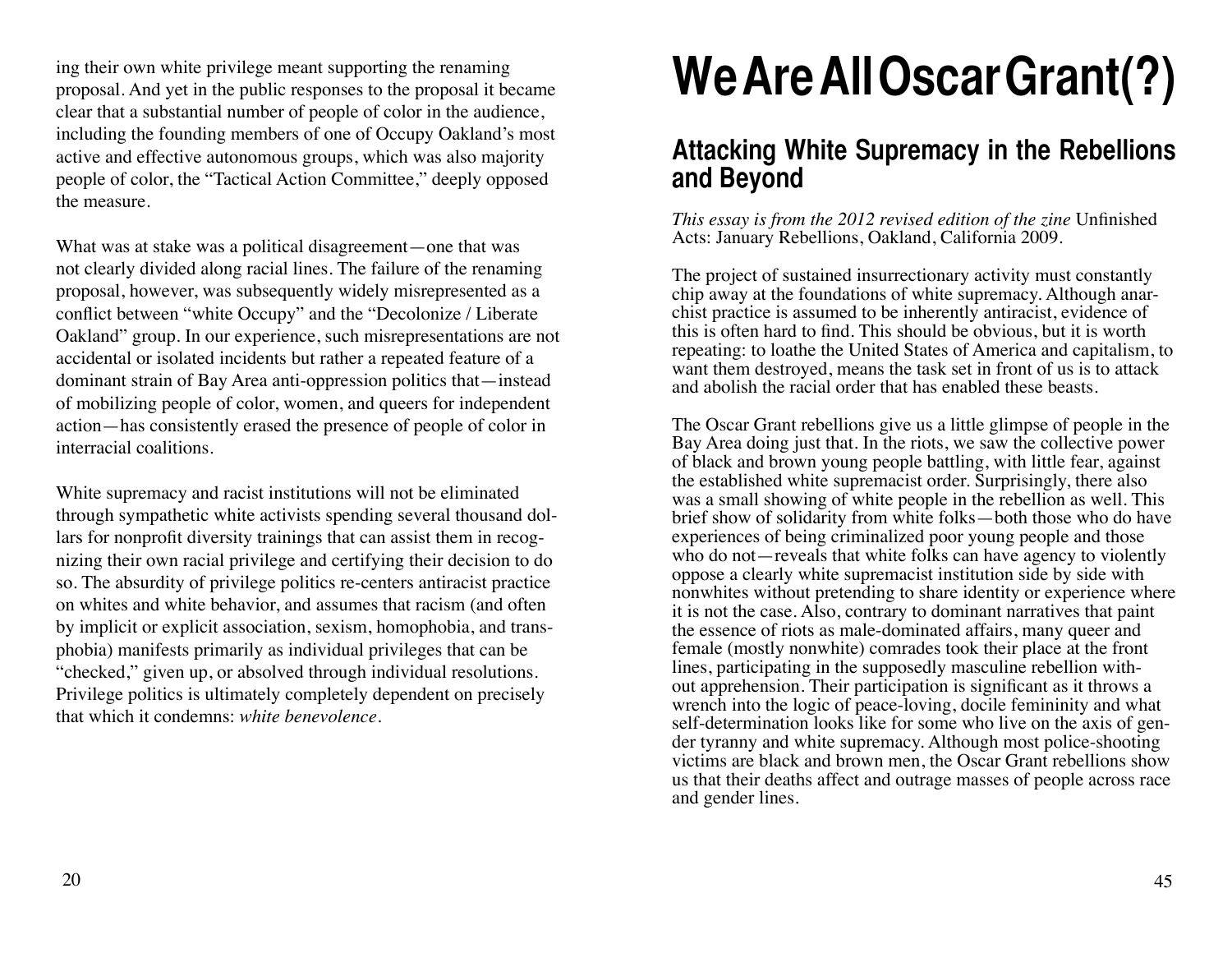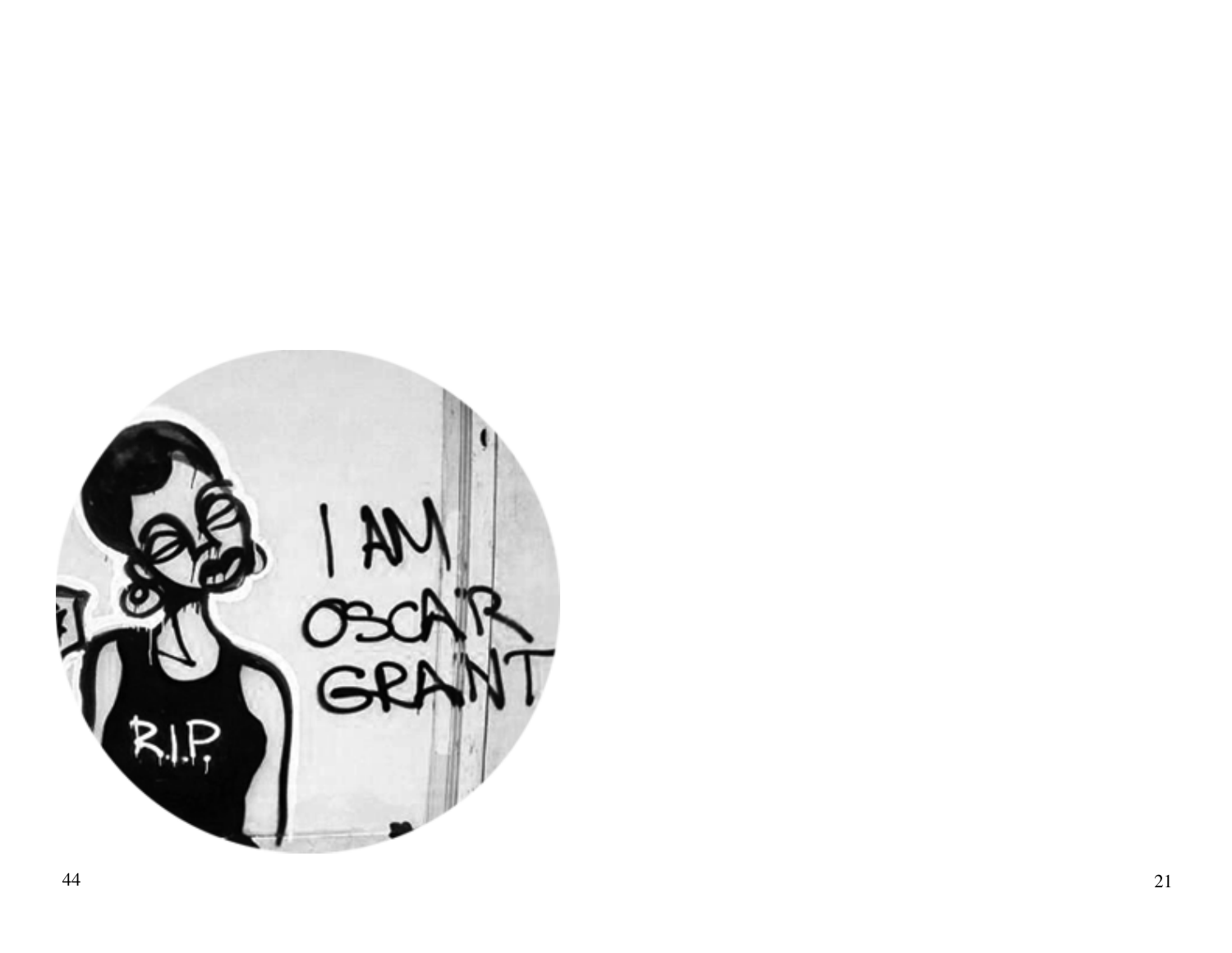

While there may be times folks have the capacity and patience to do so, be aware of the dynamics perpetuated by hand-holding.

Understand that it is not our responsibility to hold your hand through a process to be an accomplice.

Accomplices listen with respect for the range of cultural practices and dynamics that exist within various indigenous communities.

Accomplices aren't motivated by personal guilt or shame; they may have their own agenda, but they are explicit.

Accomplices are realized through mutual consent and build trust. They don't just have our backs; they are at our side, or in their own spaces confronting and unsettling colonialism. *As accomplices, we are compelled to become accountable and responsible to each other; that is the nature of trust.* 

Don't wait around for anyone to proclaim you to be an accomplice; you certainly cannot proclaim it yourself. You just are or you are not. The lines of oppression are already drawn.

Direct action is really the best and may be the only way to learn what it is to be an accomplice. We're in a fight, so be ready for confrontation and consequence.

### **If You Are Wondering Whether to Get Involved with or Support an Organization**

Be suspect of anyone and any organization who professes allyship, decolonization work, and/or wears their relationships with indigenous peoples as a badge.

Use some of the points above to determine primary motives.

Look at the organizations funding. Who is getting paid? How are they transparent? Who's defining the terms? Who sets the agenda? Do campaigns align with what the needs are on the ground?

Are there local grassroots indigenous people directly involved with the decision making?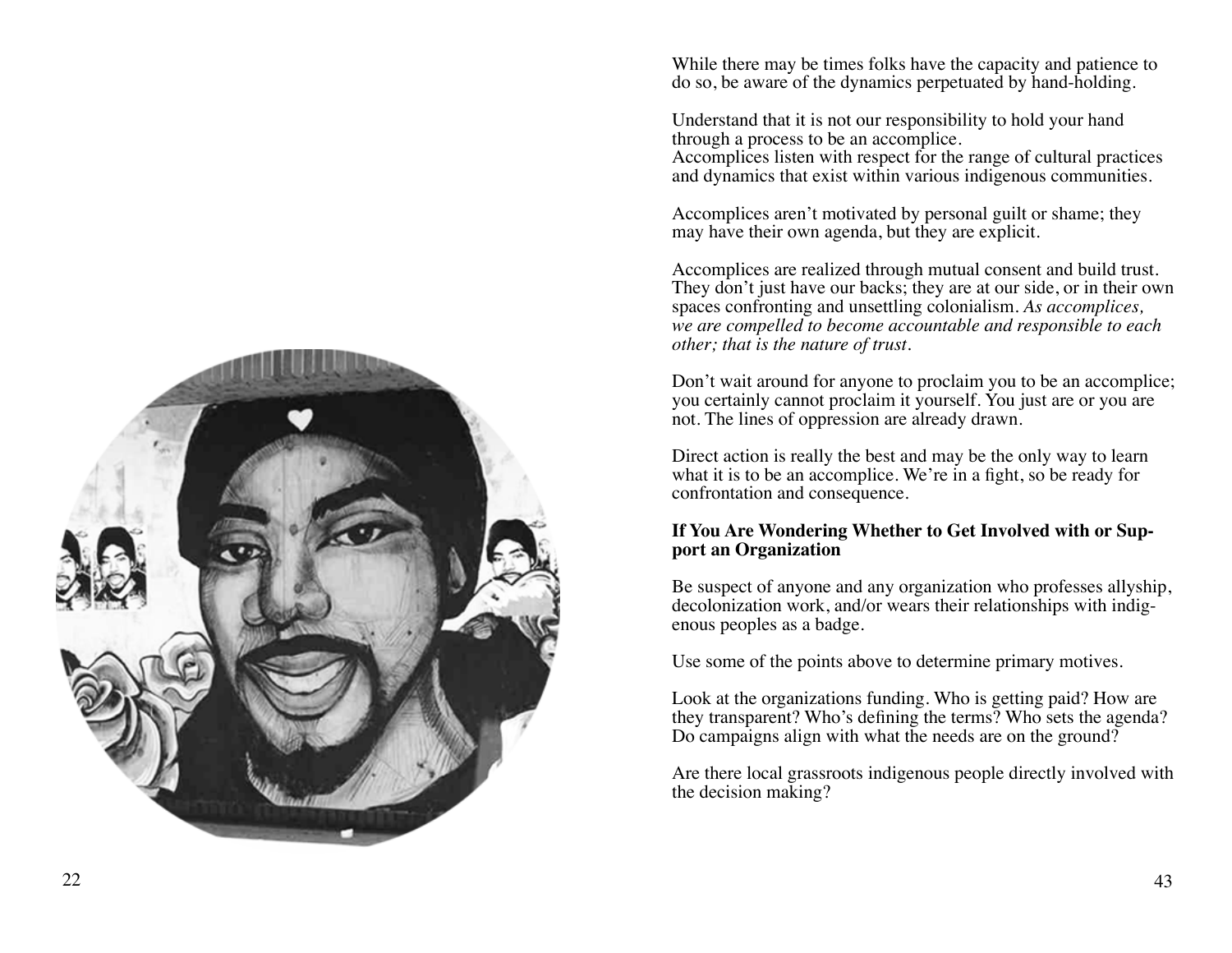#### **Suggestions for Some Ways Forward for Anticolonial Accomplices**

Allyship is the corruption of radical spirit and imagination; it's the dead end of decolonization.

The ally establishment co-opts decolonization as a banner to fly at its unending anti-oppression gala. What is not understood is that decolonization is a threat to the very existence of settler "allies." No matter how liberated you are, if you are still occupying indigenous lands, you are still a colonizer.

Decolonization (the process of restoring indigenous identity) can be very personal and should be differentiated, though not disconnected, from anticolonial struggle.

The work of an accomplice in anticolonial struggle is to attack colonial structures and ideas.

The starting point is to articulate your relationship to indigenous peoples whose lands you are occupying. This is beyond acknowledgment or recognition. This can be particularly challenging for "nonfederally recognized" indigenous peoples as they are invisiblized by the state and by the invaders occupying their homelands.

It may take time to establish lines of communication, especially as some folks may have already been burned by outsiders. If you do not know where or how to contact folks, do some groundwork and research (but don't rely on anthropological sources; they are Eurocentric), and pay attention. Try to do more listening than speaking and planning.

In long-term struggles, communication may be ruptured between various factions; there are no easy ways to address this. Don't try to work the situation out, but communicate openly with consideration of the points below.

Sometimes other indigenous peoples are "guests" on others' homelands yet are tokenized as the indigenous representatives for the "local struggles." This dynamic also perpetuates settler colonialism. A lot of people also assume indigenous folks are all on the same page "politically"; we're definitely not.

# **Outside Agitators**

*This fragment of a longer piece was taken from* You Can't Shoot Us All*, published in 2010 as a pamphlet-size memoir of the Oscar Grant movement in Oakland, California.*

*When the South has trouble with its Negroes—when the Negroes refuse to remain in their "place"—it blames "outside agitators."* —James Baldwin

The term "outside agitator" was popularized during the civil rights struggles of the 1950s, when southern politicians would blame the growing unrest in exploited black communities on the presence of (often-white) radicals from outside the city. Presently, it is a term used by Oakland politicians (and aspiring politicians) to try to keep the situation under control, to prevent local marginalized people from realizing the power they have.

Today, we face enemies that we could have never conceived of before this. Sometimes, it's the people who pretend to be on your side that are the most dangerous enemies. The nonprofit world has, for eighteen months, waged a campaign against this movement.

Many nonprofits that function independently of the local government have disparaged us. They oppose collective uprisings and spontaneous activity because they feel the need to control the movement. These organizations view themselves as the saviors of the downtrodden; when dominated people rise up on their own terms, it threatens the position of leadership that these organizations occupy in their imaginary worlds.

We have also come under attack from nonprofits that operate entirely under the influence of the city government. One of these cityfunded nonprofits has taken up a full-fledged assault against us,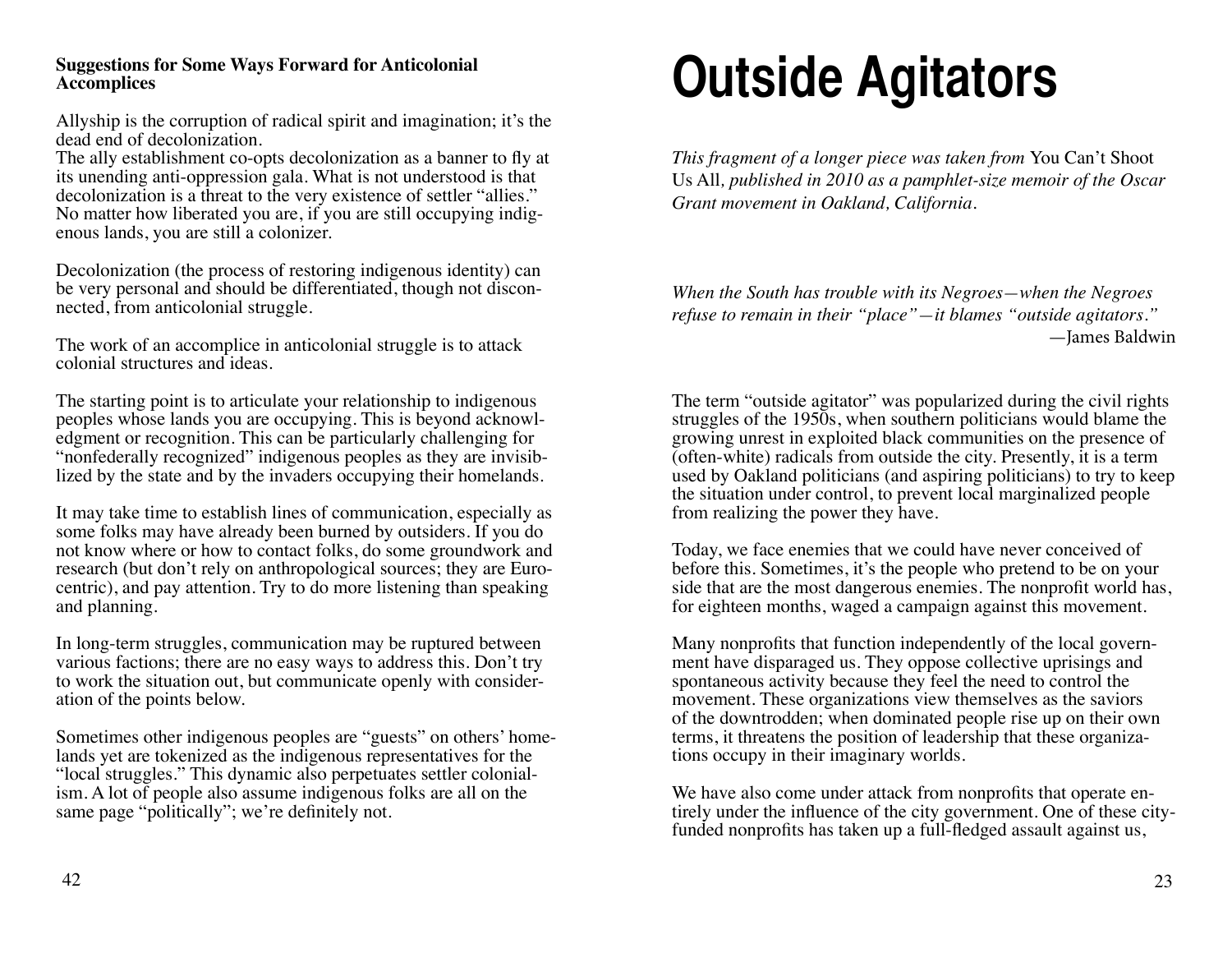using some of the \$2 million in city money it has received to wage a propaganda campaign against the unity that we have found with each other through this struggle. This nonprofit has even used city money to pay young people to come to its indoctrination workshops, where the organization speaks of the evils of people coming together and standing up to their enemies.

It has also helped to spread the absurd logic of the mayor's office that only people born and raised in Oakland have the right to take to the streets. This micro-nationalism is an attempt to foster collaboration between disenfranchised people and their exploiters in a united front against the enigmatic "outsiders."

It is incorrect to assert that nonprofits of this type have motivations of their own. They are simply the hip mouthpieces of the city government that funds them. Their agenda is the agenda of the mayor's office and police department. They use the language of "peace" to try to preserve the institutions that created them. We have never been concerned with their peace. The peace of the powerful is the silent war waged against the dispossessed.

In the past, our enemies have attempted to divide movements by distinguishing the "good" element from the "destructive" element. This time, it seems that the primary division they created was not between the "peaceful" and "violent" but instead a racial division wedged between groups in the uncontrollable element in an attempt to neutralize our collective strength.

I, identifying with a man whose photograph was not unlike my own reflection, wondered if people who did not see themselves in Oscar Grant at least saw in his image their friend, their neighbor, their classmate, someone whose life was worth fighting over. I hoped that there were white people who, after watching a video of a black man being murdered by the police, would be angry enough to break windows. In time, I met these people, because they fought alongside us, throwing bottles and chunks of concrete, cursing the police and writing the names of the dead on the walls of this city.

Floaters are "allies" that hop from group to group and issue to issue, never being committed enough, but always wanting their presence felt and their voices heard. They tend to disappear when it comes down to being held accountable or taking responsibility for fucked-up behavior.

Floaters are folks you can trust to tell the cops to "fuck off" but never engage in mutual risk, constantly put others at risk, are quick to be authoritarian about other peoples' overstepping privileges, but never check their own. They basically are action-junkie tourists who never want to be part of paying the price, planning, or responsibility, but always want to be held up as worthy of being respected for "having been there" when a rock needed throwing, bloc needed forming, etc.

This dynamic is also important to be aware of for threats of infiltration. Provocateurs are notorious floaters going from place to place, never being accountable to their words or actions. Infiltration doesn't necessarily have to come from the state; the same impacts can occur by "well-meaning" allies. It's important to note that calling out infiltrators bears serious implications and shouldn't be attempted without concrete evidence.

#### **"Acts of Resignation"**

Resignation of agency is a by-product of the allyship establishment. At first the dynamic may not seem problematic. After all, why would it be an issue with those who benefit from systems of oppression to reject or distance themselves from those benefits and behaviors (like entitlement, etc.) that accompany them? In the worst cases, "allies" themselves act paralyzed believing it's their duty as a "good ally." There is a difference between acting for others, with others, and for one's own interests. Be explicit.

You wouldn't find an accomplice resigning their agency or capabilities as an act of "support." They would find creative ways to weaponize their privilege (or more clearly, their rewards of being part of an oppressor class) as an expression of social war. Otherwise, we end up with a bunch of primitivist appropriators or anarchohipsters, when saboteurs would be preferred.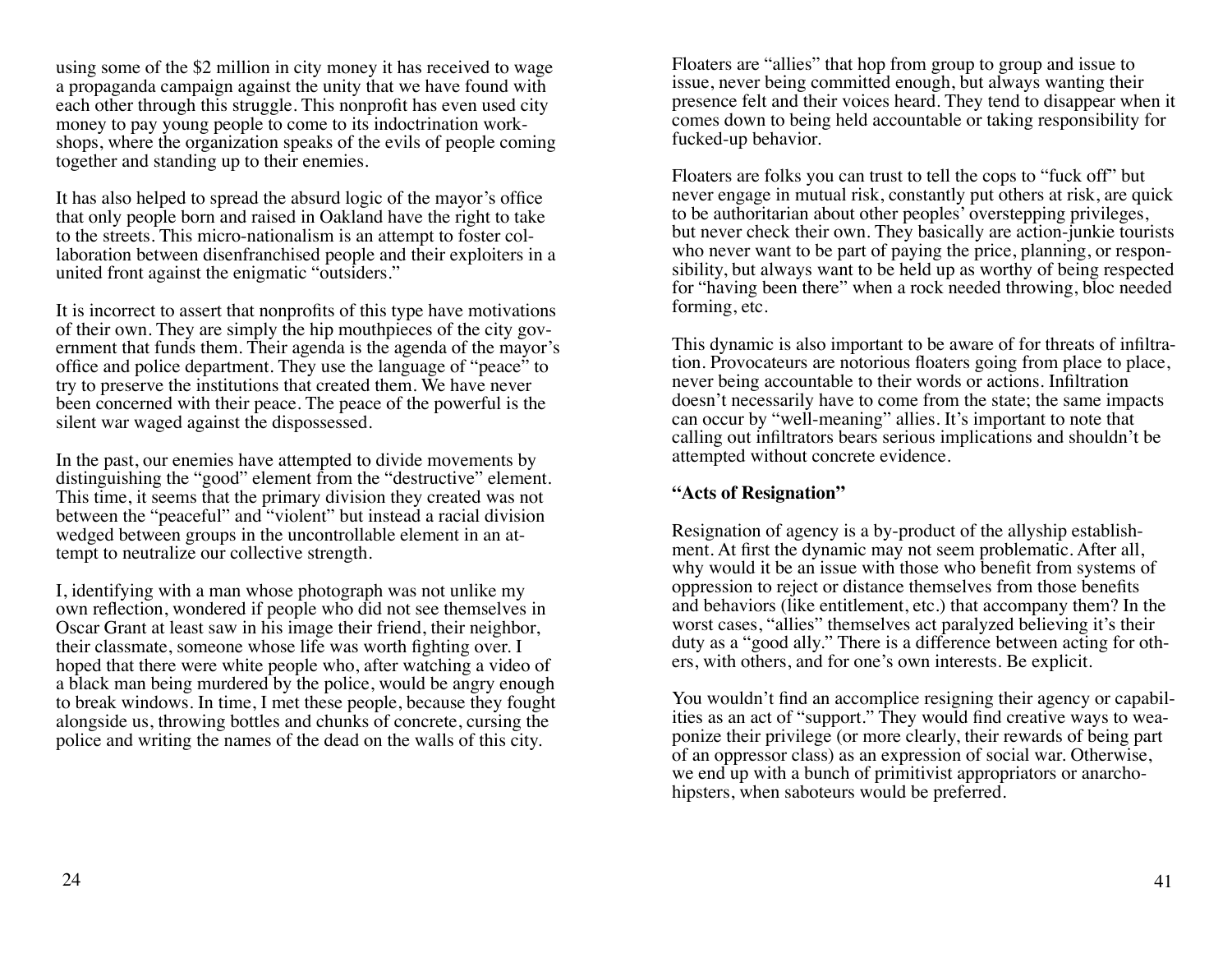Should we desire to merely "unlearn" oppression, or smash it to fucking pieces and have its very existence gone?

An accomplice as academic would seek ways to leverage resources and material support and/or betray their institution to further liberation struggles. An intellectual accomplice would strategize with, not for, and not be afraid to pick up a hammer.

### **"Gatekeepers"**

Gatekeepers seek power over, not with, others. They are known for the tactics of controlling and/or withholding information, resources, connections, support, etc. Gatekeepers come from the outside and within. When exposed, they are usually rendered ineffective (so long as there are effective accountability and responsibility mechanisms).

Gatekeeping individuals and organizations, like "savior allies," also have tendency to create dependency on them and their function as support. They have a tendency to dominate or control.

### **"Navigators and Floaters"**

The "navigating" ally is someone who is familiar or skilled in jargon, and maneuvers through spaces or struggles, yet doesn't have meaningful dialogue (by avoiding debates or remaining silent) or take meaningful action beyond their personal comfort zones (this exists with entire organizations too). They uphold their power and, by extension, the dominant power structures by not directly attacking them.

"Ally" here is more clearly defined as the act of making personal projects out of other folks' oppression. These are lifestyle allies, who act like passively participating or simply using the right terminology is support. When shit goes down, they are the first to bail. They don't stick around to take responsibility for their behavior. When confronted, they often blame others, and attempt to dismiss or delegitimize concerns.

Accomplices aren't afraid to engage in uncomfortable, unsettling, and/or challenging debates or discussions.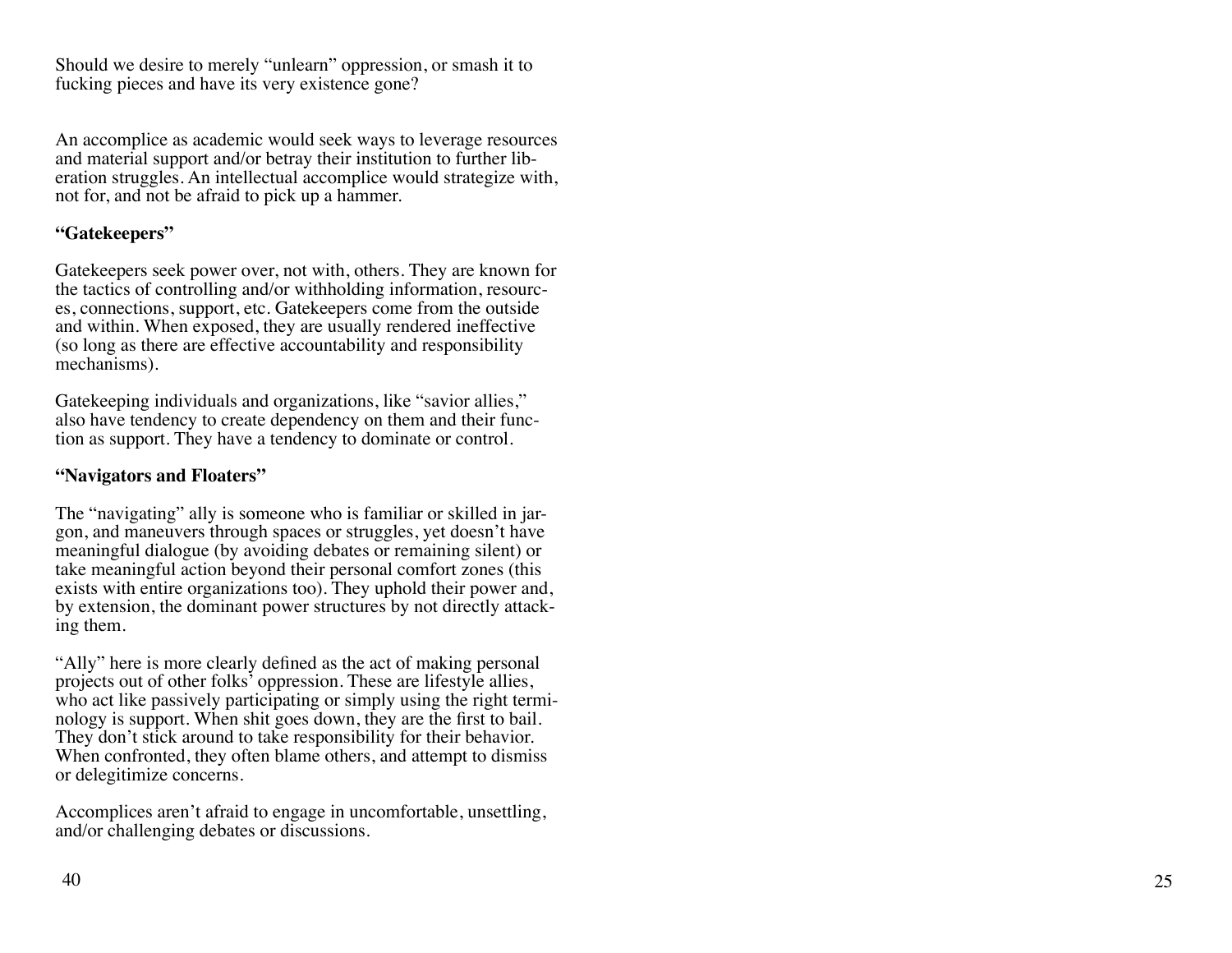

attitude that they wear like a badge, ultimately making struggles out to feel like an extracurricular activity that they are getting "ally points" for. Self-asserted allies may even have anti-oppression principles and values as window dressing. Perhaps you've seen this quote by Lilla Watson on their materials: "If you come here to help me, you're wasting your time. If you come because your liberation is bound up with mine, then let us work together." They are keen to posture, but their actions are inconsistent with their assertions.

Meaningful alliances aren't imposed; they are consented on. The self-proclaimed allies have no intention to abolish the entitlement that compelled them to impose their relationship on those they claim to ally with.

#### **"Parachuters"**

Parachuters rush to the front lines seemingly from out of nowhere. They literally move from one hot or sexy spot to the next. They also fall under the "savior" and "self-proclaimed" categories as they mostly come from specialized institutes, organizations, and think tanks. They've been through the trainings, workshops, lectures, etc.; they are the "experts" so they know "what is best." This paternalistic attitude is implicit in the structures (nonprofits, institutes, etc.) that these "allies" derive their awareness of the "issues" from. Even if they reject their own nonprofit programming, they are ultimately reactionary, entitled, and patronizing, or positioning with power-over those they proclaim allyship with. It's structural patronization that is rooted in the same dominion of heteropatriarchal white supremacy.

Parachuters are usually missionaries with more funding.

#### **"Academics and Intellectuals"**

Although sometimes directly from communities in struggle, intellectuals and academics also fit neatly in all these categories. Their role in struggle can be extremely patronizing. In many cases, the academic maintains institutional power above the knowledge and skill base of the community/ies in struggle. Intellectuals are most often fi xated on unlearning oppression. These lot generally don't have their feet on the ground, but are quick to be critical of those who do.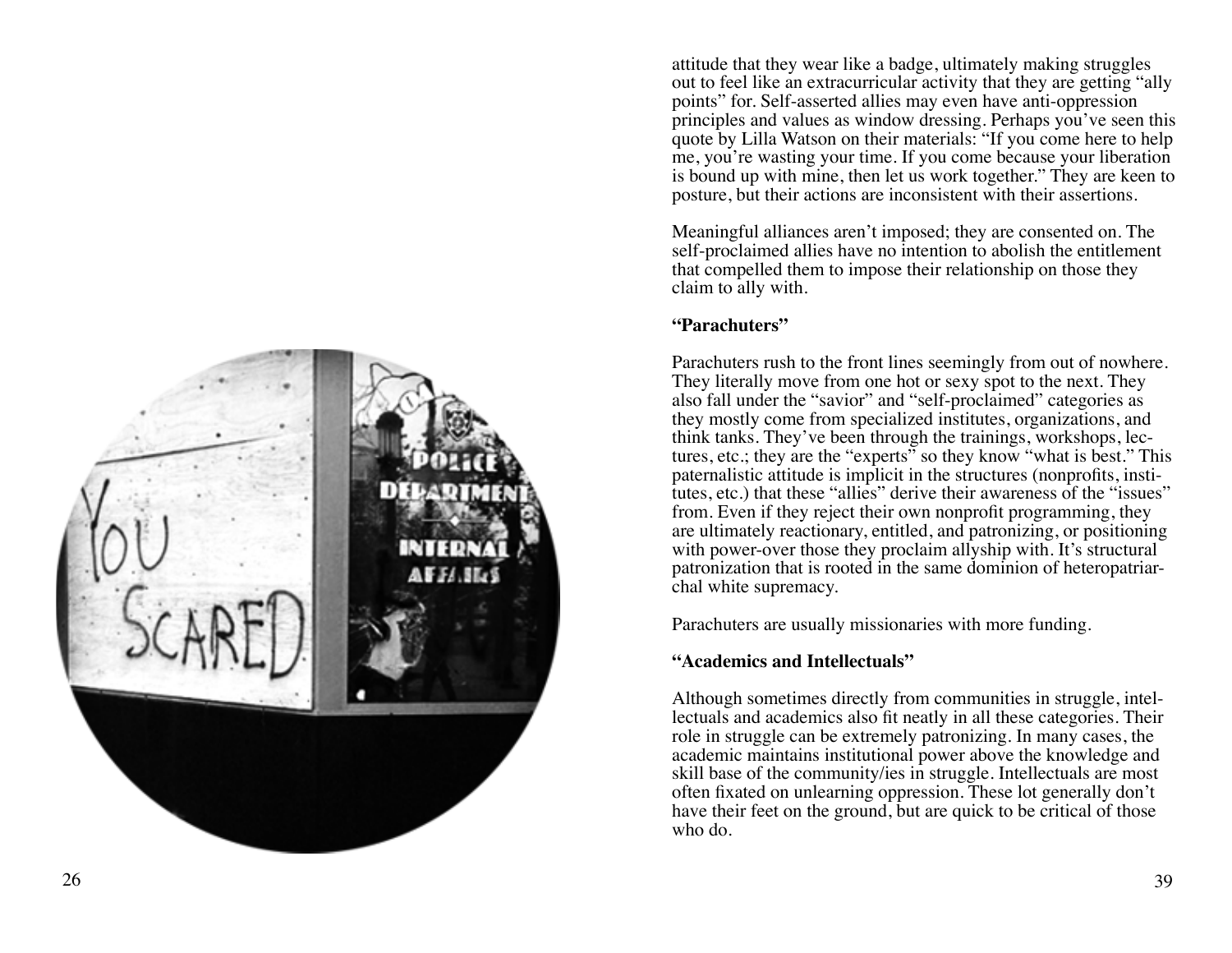issues to co-opt (for notoriety, ego, super ally, or most radical ally), and they set the terms of engagement or dictate what struggles get amplified or marginalized regardless of whose homelands they're operating on. The nonprofit establishment or nonprofit industrial complex also seeks out "sexy" or "fundable" issues to co-opt and exploit, as these are ripe for the grant funding that they covet.

Too often, indigenous liberation struggles for life and land, by nature, directly confront the entire framework to which this colonial and capitalist society is based on. This is threatening to potential capitalist funders, so some groups are forced to compromise radical or liberatory work for funding, and others become alienated and further invisibilized or subordinated to tokenism. Co-opters most often show up to the fight when the battle has already escalated and it's a little too late.

These entities almost always propose trainings, workshops, and action camps, and offer other specialized expertise in acts of patronization. These folks are generally paid huge salaries for their "professional" activism, get overinflated grants for logistics and "organizational capacity building," and struggles may become further exploited as "poster struggles" for their funders.

Additionally, these skills most likely already exist within the communities or they are tendencies that need only be provoked into action.

These aren't just dynamics practiced by large so-called nongovernmental organizations; individuals are adept at this self-serving tactic as well.

Co-optation also functions as a form of liberalism. Allyship can perpetuate a neutralizing dynamic by co-opting original liberatory intent into a reformist agenda.

Certain folks in the struggles (usually movement "personalities") who don't upset the ally establishment status quo can be rewarded with inclusion in the ally industry.

### **"Self-Proclaiming / Confessional Allies"**

All too often folks show up with an "I am here to support you!"

# **The Poor Person's Defense of Riots**

### **Practical Looting, Rational Riots, and the Shortcomings of BlackLiberalism**

*This piece, following the Ferguson uprising, was written by Delio Vasquez and originally published in* CounterPunch*, December 26, 2014.*

Since the Ferguson decision, we have been flooded with stories about how the overwhelmingly peaceful nationwide protests against police brutality have been occasionally ruined by looting and property destruction caused by "fringe" elements. In conservative media, the troublemakers have been generally characterized as parts of the black "criminal" underclass. In the liberal media, the lawbreakers have often been characterized as "outside agitators," "violent political radicals," and "white anarchists." While the conservative side has worked to make it seem like the actions of these black "criminals" are not legitimately political, the liberal side, on the other hand, has avoided publicizing stories about people of color engaging in property destruction altogether. There is a real danger that these omissions have been motivated by white guilt as well as by the legitimate concern that publicizing these stories will be interpreted as feeding into racism. Rather than challenging the assumption that property destruction is necessarily bad, however, many liberals have refused to acknowledge the lawbreaking altogether, perhaps for fear of being labeled racist.

Some of the more insightful attempts to defend rioting and property destruction in light of the history of US political dissent have unfortunately relied on moralistic arguments that portray rioting as driven primarily by emotion—with the idea being that we should sympathize with the feelings of the rioters. These stories reinforce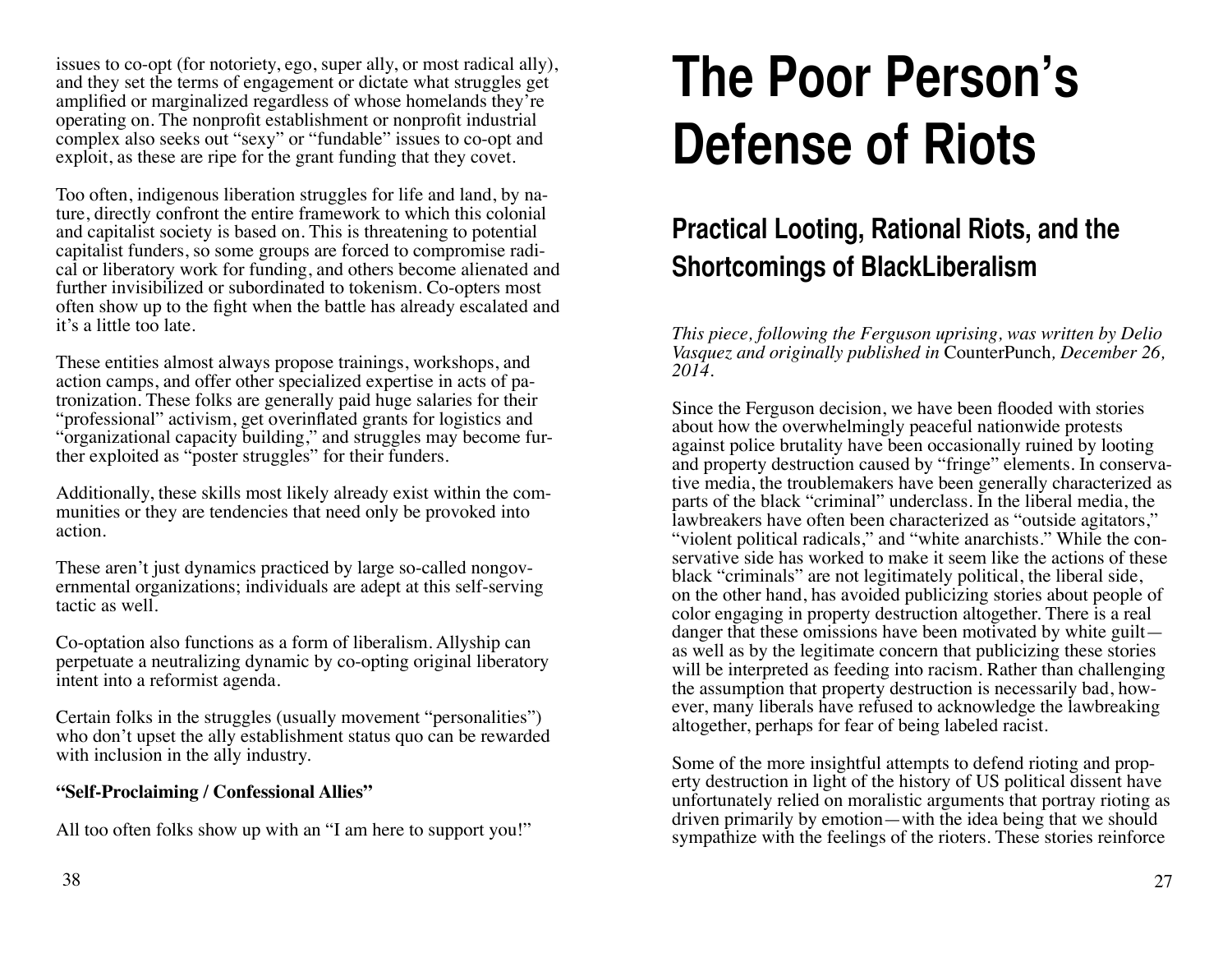the misconception that riots are all about anger, rage, and frustration. These perspectives also fail to acknowledge that when riots do happen, they arise from particular historical situations. It is not everyday oppression that immediately causes a riot but instead those symbolic events—like a major nonindictment—that shock the senses, shake our expectations, and act as a brutal affront to our collective sense of what is right (even if sometimes those expectations are sadly divorced from reality in the first place). Many times throughout history, populations have simply starved to death rather than riot; at other times they have rioted over matters that to us may seem less urgent. Accordingly, when someone takes the time to go smash a window, putting themselves in legal danger, we need to try to make sense of why they would do it.

### **Mob Decision Making**

History shows us that mob actions are most often intentional, targeted, and rational. During the eighteenth century, angry mobs of starving English peasants, rather than steal from grain merchants, instead forced them to sell the bread at a fair price decided by the crowd. In *The Moral Economy of the Crowd in the Eighteenth Century*, E. P. Thompson cites the example of peasants "who, having taken corn from the farmers and [having] sold it at the popular price in the market, brought back to the farmers not only the money but also the sacks." In Ferguson, people have stopped in the middle of rioting to have impromptu theoretical discussions as well as strategically discuss, from the base of operations at a local gas station, where to target next. In Berkeley, California, corporate businesses like RadioShack, Wells Fargo, and Trader Joe's have been damaged and looted, but when individuals have chosen to break a residential window, collective boos and chants of "No houses!" have risen from the crowd, and those individuals have been stopped without any further conflict.

Anyone who has been in a large crowd, be it a church group or political "mob," is well aware that spontaneous forms of group decision making often arise and allow the crowd to move with a more or less shared purpose. A form of group consciousness takes shape, with people communicating across the crowd to each other, protecting each other, and working together to avoid dangerous situations, such as being trapped by police maneuvers. Sometimes, too, there are bad forms of communication, and a crowd does not

While the strategies and tactics of asserting (or abolishing, depending on your view) social and political power may be diverse, there are some hard lessons that could bear not replicating.

Consider the following to be a guide for identifying points of intervention against the ally industrial complex.

### **"Salvation aka Missionary Work and Self-Therapy"**

Allies all too often carry romantic notions of oppressed folks they wish to "help." These are the ally "saviors" who see victims and tokens instead of people.

This victimization becomes a fetish for the worst of the allies in forms of exotification, manarchism, 'splaining, POC sexploitation, etc. This kind of relationship generally fosters exploitation between both the oppressed and oppressor. The ally and allied-with become entangled in an abusive relationship. Generally neither can see it until it's too late. This relationship can also digress into codependency, which means they have robbed each other of their own power. Ally "saviors" have a tendency to create dependency on them and their function as support. No one is here to be saved; we don't need "missionary allies" or pity.

Guilt is also a primary ally motivating factor. Even if never admitted, guilt and shame generally function as motivators in the consciousness of an oppressor who realizes that they are operating on the wrong side. While guilt and shame are powerful emotions, think about what you're doing before you make another community's struggle into your therapy session. Of course, acts of resistance and liberation can be healing, but tackling guilt, shame, and other trauma requires a much different focus, or at least an explicit and consensual focus. What kind of relationships are built on guilt and shame?

### **"Exploitation and Co-optation"**

Those who co-opt are only there to advance self-interests (usually it's either notoriety or financial). As these "allies" seek to impose their agenda, they out themselves. The "radical," more-militantthan-thou "grassroots" organizers are keen on seeking out "sexy"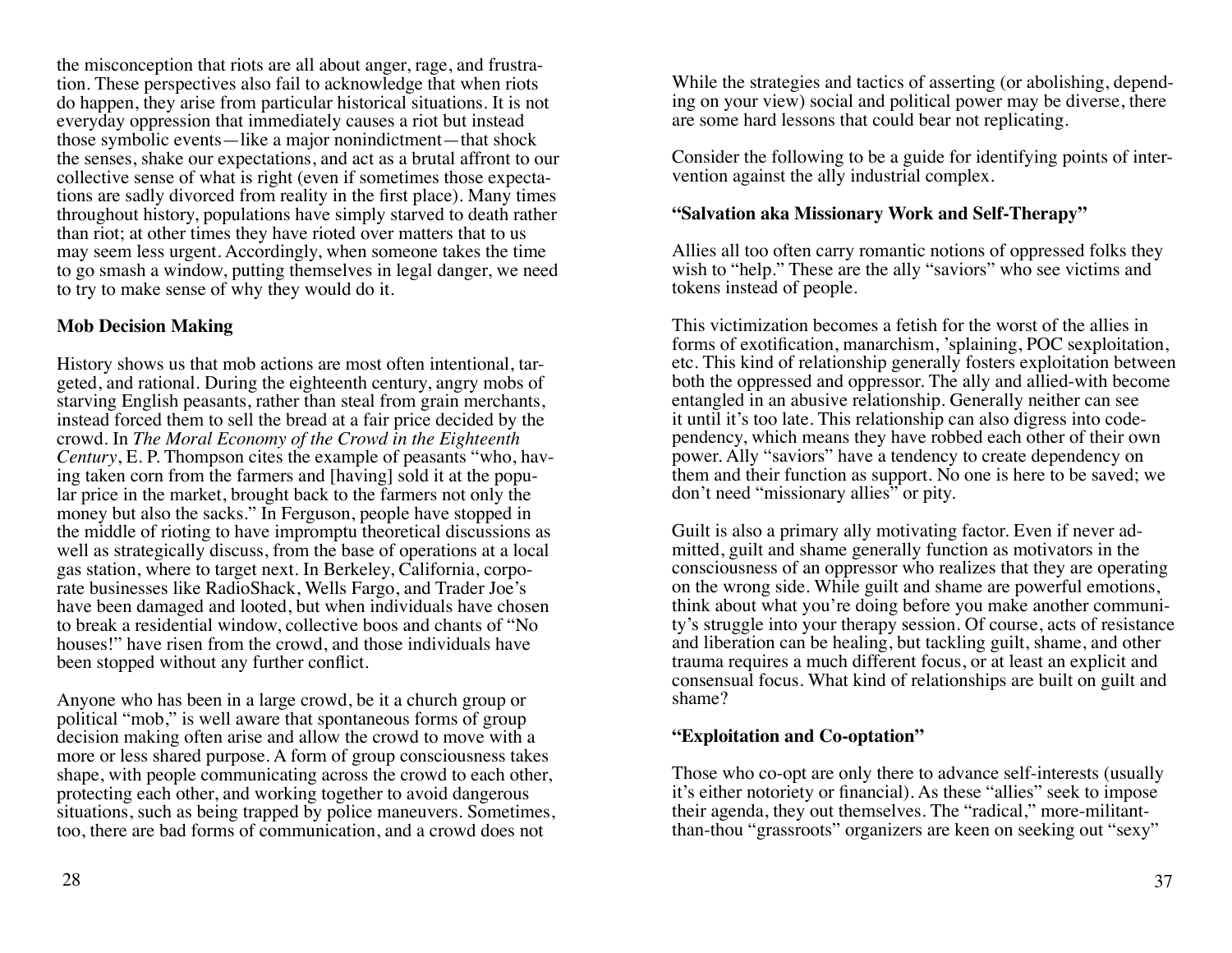and collective liberation has at some point either participated in workshops, read zines, or been part of deep discussions on how to be a "good" ally. You can now pay hundreds of dollars to go to esoteric institutes for an allyship certificate in anti-oppression. You can go through workshops and receive an allyship badge. In order to commodify struggle, it must first be objectified. This is exhibited in how "issues" are "framed" and "branded." Where struggle is commodity, allyship is currency.

Ally has also become an identity, disembodied from any real mutual understanding of support.

The term ally has been rendered ineffective and meaningless.

#### **Accomplices Not Allies**

ac·com·plice *noun: accomplice; plural noun: accomplices a person who helps another commit a crime.*

There exists a fiercely unrelenting desire to achieve total liberation, with the land and together.

At some point there is a "we," and we most likely will have to work together. This means, at the least, formulating mutual understandings that are not entirely antagonistic, otherwise we may find ourselves, our desires, and our struggles to be incompatible.

There are certain understandings that may not be negotiable. There are contradictions that we must come to terms with, and certainly we will do this on our own terms.

But we need to know who has our backs, or more appropriately: Who is with us at our sides?

The risks of an ally who provides support or solidarity (usually on a temporary basis) in a fight are much different than that of an accomplice. When we fight back or forward, together, becoming complicit in a struggle toward liberation, we are accomplices. Abolishing allyship can occur through the criminalization of support and solidarity.

cooperate so well—but these communication failures are no less egregious than those that occur daily in the chambers of Congress, surely. Crowds make decisions together, and those decisions are cosigned by individuals who think through questions like, "Do I want to participate in this?" "Should I leave now or stay?" "Do I want to stand by and provide cover for those doing things that I refuse to do, or should I abandon them?"

#### **When Smashing a Window Is "Just Political" and When It Is Practical**

There is a stark difference between political protest and direct action. Political protest is a form of expression, done specifically so as to be seen by an audience—such as the general public or politicians in power—with the hope of convincing that audience to share the protesters' viewpoint and maybe act on their behalf. Direct action is also political, but avoids the "middleperson"; it is instead an action done to directly pursue a concrete goal, such as acquiring food with which to feed oneself. Holding a sign that criticizes Jim Crow laws is political protest; refusing to get off the bus or move to the back when ordered to is direct action—as, Robin D. G. Kelley points out in Race Rebels, hundreds of individuals in the South were doing before Rosa Parks, and the National Association for the Advancement of Colored People successfully turned the act into an organized, political tactic. Tea Partiers and conservatives who wave "Don't Tread on Me" flags are engaging in political protest; those who buy their own land and arm themselves to protect it are engaging in direct action.

The question, then, is when you smash a window, are you doing so because you are looking to grab some food or some diapers, or a television to sell so that you can make next month's rent? Or are you smashing a window to express anger and frustration, and so that maybe the elites or general public pay attention to your political views? If you are smashing a window for the second reason, you have more in common with those engaging in peaceful political protest. Both the person chanting "black lives matter" and the person putting up graffiti are engaging in political protest—to speak out against something.

By contrast, looting is rarely motivated purely by emotion and political expression, but instead must be more instrumental and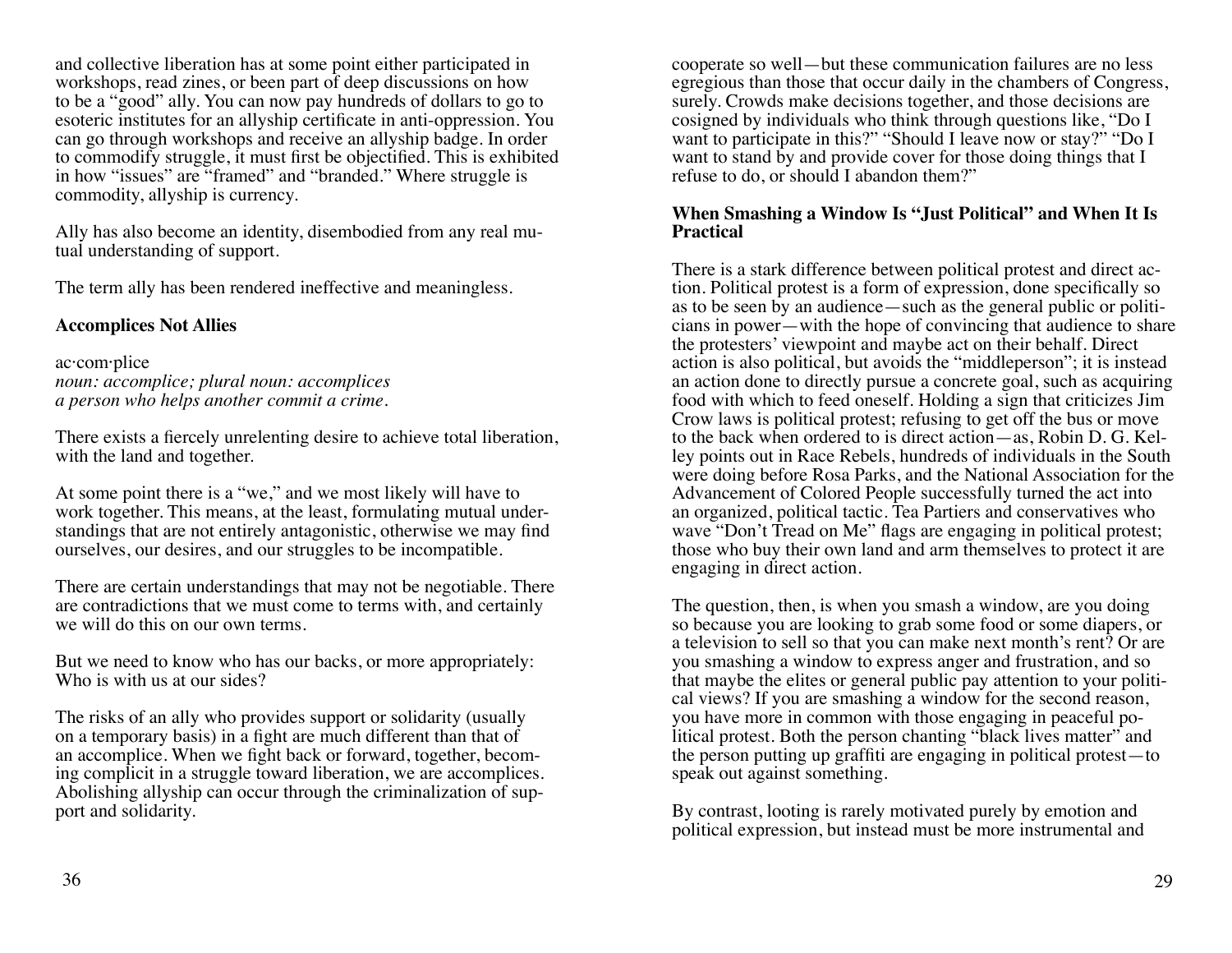practical than other forms of political action. Looting takes intentionality, foresight, and quick decision making, and directly results (unless you get arrested) in your acquiring the things that you are seeking. Because poor people often cannot afford to waste their time engaging in symbolic forms of protest, and because they rarely expect to be heard by those in power anyway, they are much more likely to engage in practical, direct action than in symbolic political protest. Things like stealing food from work, not paying taxes, and calling in sick to work when you're not actually sick are actions that produce clear results. By contrast, holding a sign and marching in circles for hours is admittedly a lot more abstract and requires free time that only some of us can afford. A mass "die-in" like those engaged in by many across the country is indubitably a valuable political action, but we would be deluding ourselves if we did not admit that the link between such symbolic acts and concrete political change can be painfully unclear, abstract, and slow moving in its effectiveness.

### **Black Liberalism and Disruptive Tactics**

At a very large rally I recently attended in Oakland, California, several members of a coalitional group of black organizers spent a considerable amount of time laying out ground rules for reining in the voices of white "allies." The organizers argued that while well intentioned, white allies often reinforce racism by taking over political demonstrations that are about issues that black people face. Most white participants that I observed were willing to accept these critiques, deferring to what they felt was the greater authority that the black leadership should rightfully have over a movement that involves most prominently the deaths and abuses of black persons. The rally then turned into what was essentially a passive crowd listening to and watching a black leadership give speeches from the steps of the Alameda County Courthouse. Some in the audience took group photos and selfies of themselves with the black leadership in the background, feeling that they had performed well as silent, white allies, and went home with smiles on their faces. As I later found out, many of those black leaders later met at an exclusive cocktail party scheduled for that evening. At the same time that the party was happening, about a thousand people of mixed racial and class backgrounds continued in the streets, after the "official" rally had ended, marching and demonstrating for the next few hours and blocking a major traffic tunnel; some of them ended up getting tased and beat by police, and many others were arrested.

### **Accomplices Not Allies**

### **Abolishing the Ally Industrial Complex**

*The attribution on the original zine version of this piece reads "an Indigenous perspective." It was published by Indigenous Action Media, www.indigenousaction.org.*

This provocation is intended to intervene in some of the current tensions around solidarity and support work as the current trajectories are counterliberatory from my perspective. Special thanks goes to DS in Phoenix for convos that lead to this zine and all those who provided comments, questions, and disagreements. Don't construe this as being for "white, young, middle-class allies," just for paid activists, nonprofits, or as a friend said, "downwardly mobile anarchists or students." There are many so-called allies in the migrant rights struggle who support "comprehensive immigration reform," which involves the further militarization of indigenous lands.

\* \* \*

The ally industrial complex has been established by activists whose careers depend on the "issues" they work to address. These nonprofit capitalists advance their careers off the struggles they ostensibly support. They often work in the guise of "grassroots" or "community based," and are not necessarily tied to any organization.

They build organizational or individual capacity and power, establishing themselves comfortably among the top ranks in their hierarchy of oppression as they strive to become the ally "champions" of the most oppressed. While the exploitation of solidarity and support is nothing new, the commodification and exploitation of allyship is a growing trend in the activism industry.

Anyone who concerns themselves with anti-oppression struggles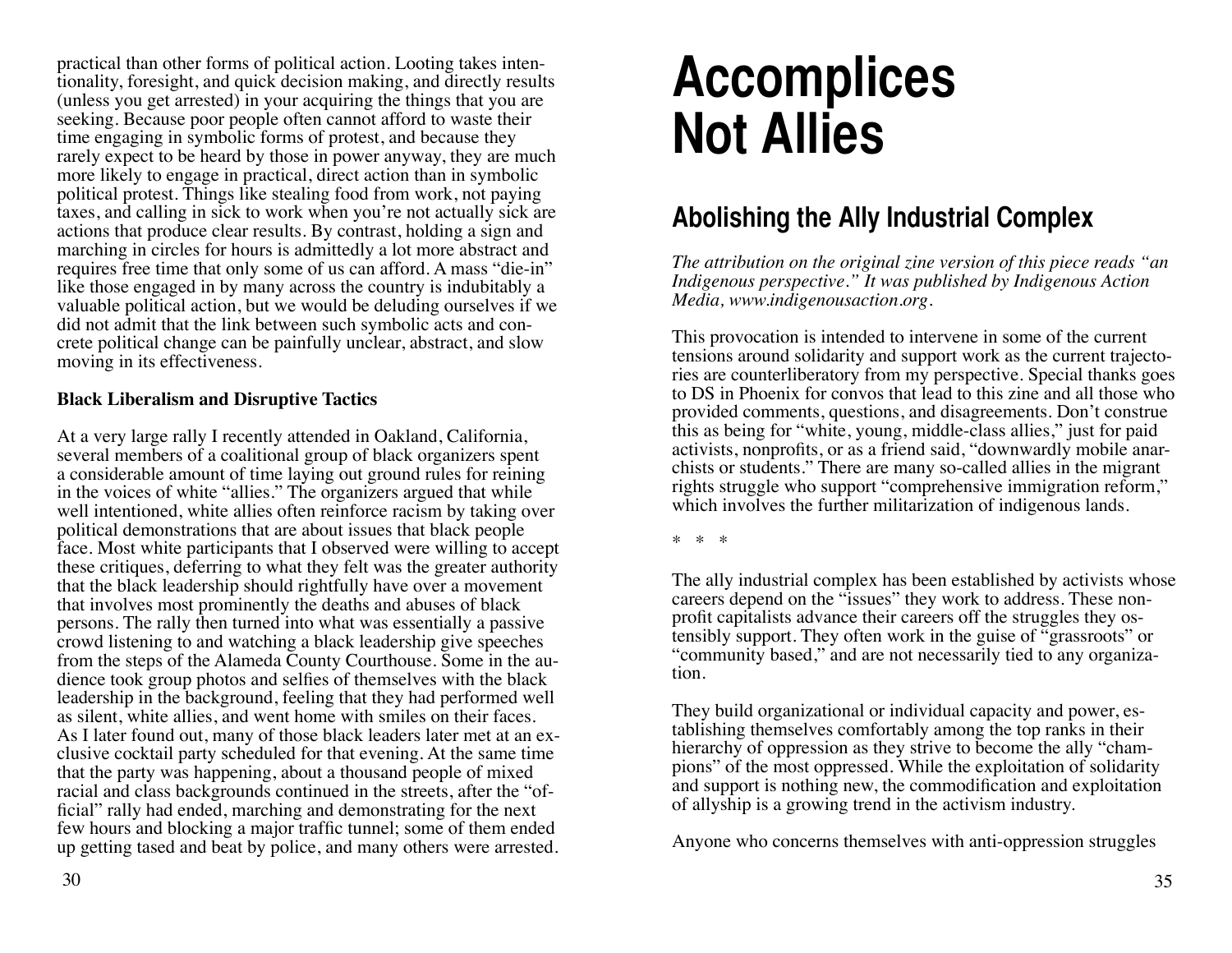

While the black critique of overzealous white allies may seem like a positive intervention to limit racism, it can instead frequently become a way for self-designated "black leaders"—who also happen to be more moderate—to successfully demobilize and marginalize the more disruptive branches of a movement, shaming white radicals through white guilt while also making it seem like the more radical organizers of color and poor people who have come to protest simply do not exist. Often, these black moderates and liberals focus their attention on intra-movement racism and "microaggressions" because the more brutal dimensions of racism, like intense police violence, may in fact be alien to them. Sometimes, middle- and upper-class people of color who have not actually experienced severe police brutality can only relate to racism through their experiences of more subtle, structural forms of racism, like discriminatory hiring practices or racially insensitive language. To them, the racist tones of a "white radical" who disagrees with moderate strategies and tactlessly insults a black liberal leader are easier to address, more tempting to attack, and simply more familiar than the racist violence that poor people of color experience.

Of course, affluent people of color experience police violence as well. As Dr. Ersula Ore and Dr. Henry Louis Gates know well, rarely will police stop to take note of how many degrees you may have, how "respectable" you may be, or even if you happen to be an off-duty police officer yourself. But these experiences simply cannot be equated with the constant threats of violent death and malnutrition that poor people of color face on a daily basis. The failure to acknowledge these class differences then means that black liberals and moderates gloss over the crucial fact that many of the poor people who have been most brutally abused by police in the past turn out to be the same people who later decide to engage in looting. Accordingly, when the president talks about his struggles catching cabs in Chicago or being confused for a waiter, only to then turn around and insist to us that we must accept the decisions made by the grand jury and trust "the rule of law," despite overwhelming evidence that the institutions of law—the police, the justice system, etc.—are the very problem that people are protesting against, it becomes hard to ignore that notwithstanding the racism that the president has faced, he likely cannot relate to the forms of racism that someone like Michael Brown experienced.